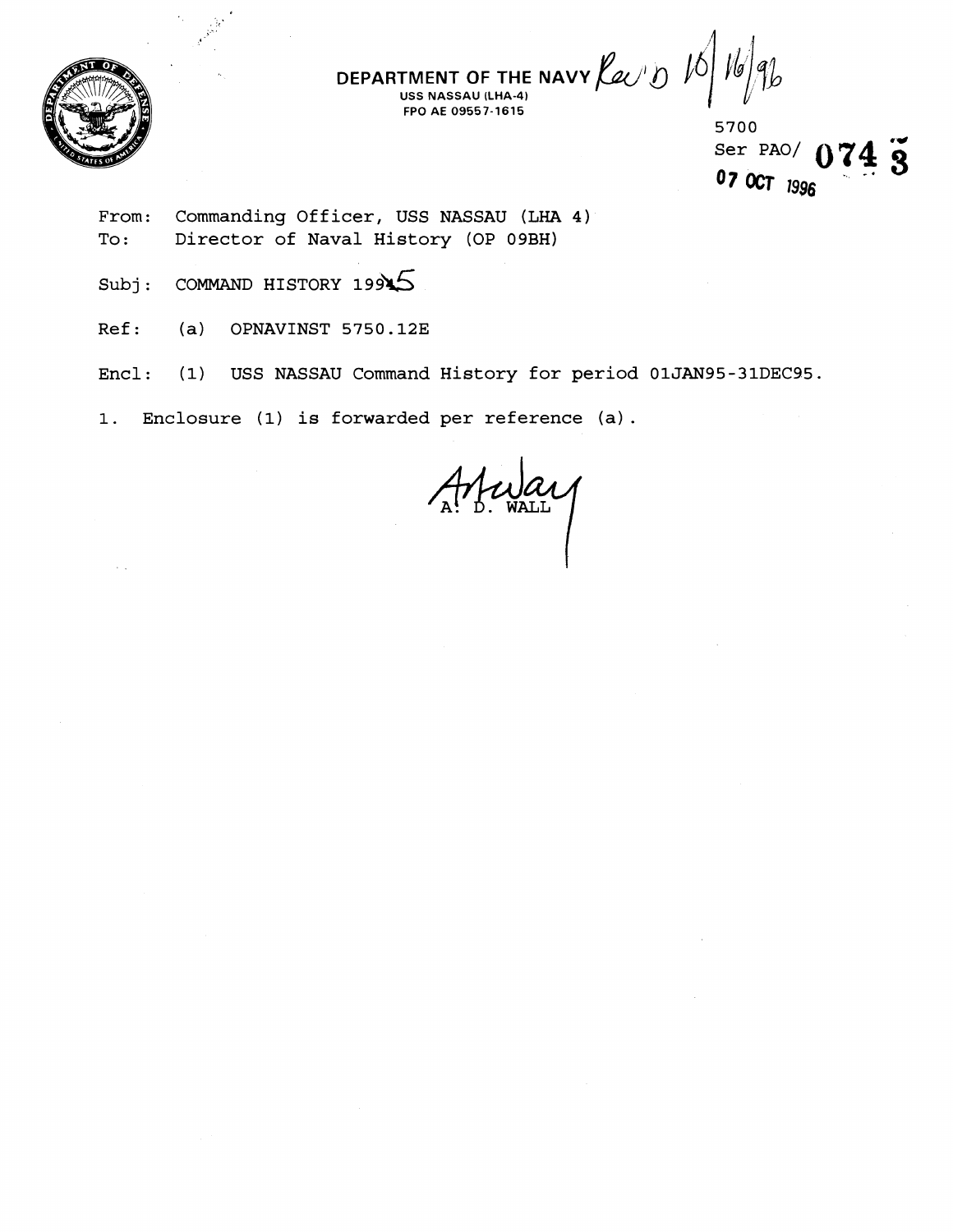#### COMMAND COMPOSITION AND ORGANIZATION

1. The Ship's Mission: The mission of the LHA is to embark, deploy and land elements of a. Marine landing force in an assault by helicopters, landing craft, amphibious vehicles or by a combination of these methods; thus possessing the capabilities of the LPH, LSD, LPD and LKA class ships. The USS NASSAU can operate independently or in conjunction with other units conducting heliborne and surface amphibious operations. The TARAWA class multipurpose, amphibious assault ship was designed to maintain "Tactical Integrity" or to get a balanced force to the same point at the same time.

USS NASSAU can carry a complete Marine Battalion Landing Team (approximately 1,800 personnel), supplies and equipment needed in an assault, and vehicles to land the team ashore either by helicopter and/or small amphibious craft. Furthermore, USS NASSAU is capable of operating the Marine Corps AV-8B vertical take-off and landing jet for close air support of an amphibious assault.

USS NASSAU'S ability to do this was clearly demonstrated during GTMO REINFORCEX I79 when the President of the United States ordered the Naval Base at Guantanamo Bay, Cuba, to be reinforced by a Marine Amphibious Unit (MAU) . This evolution was the first test of this class ship in full scale landing operation.

The ship's capabilities were further demonstrated during OPERATION DESERT STORM when USS NASSAU deployed with only eight days notice. As Flagship for the Commander of the Amphibious Task Force and the Commanding General of the Marine Expeditionary Brigade, USS NASSAU flew the first combat sorties from an LHA platform. More than 250 combat missions were flown with a record 56 flown in one day.

A secondary mission of USS NASSAU is that of evacuation and civilian disaster relief. Hundreds of tons of relief materials can be carried aboard and delivered to disaster victims within minutes of the ship's arrival on the scene. Additionally, fresh water and electricity could be provided from the ship's engineering plant until restoration of domestic services. USS NASSAU's full medical facilities can provide hospitalization for up to 300 patients (including intensive care) and provide out-

 $\mathbf{1}$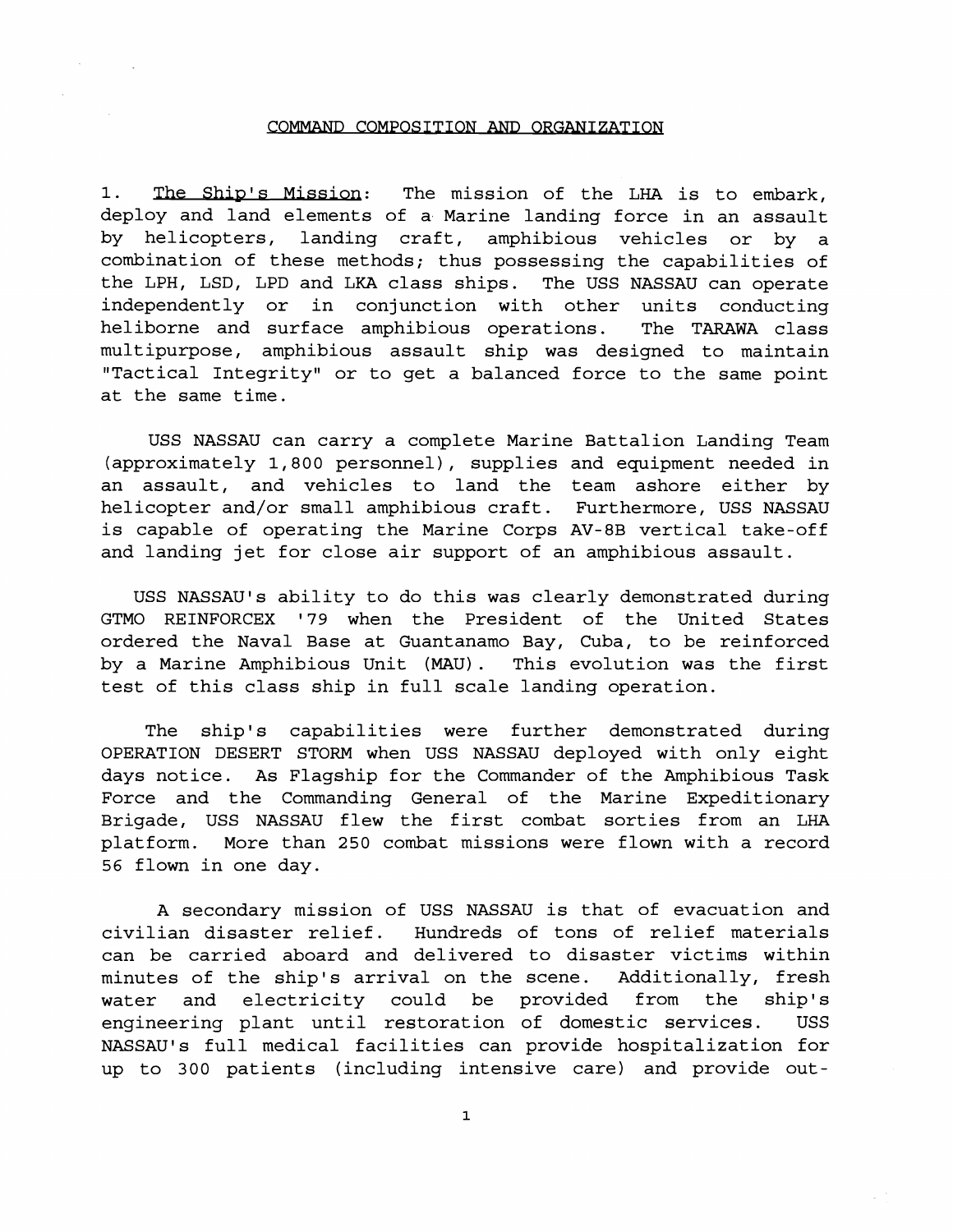patient treatment for hundreds of additional sick or injured personnel.

Thus, the USS NASSAU is not only a ship of war, but also a ship of peace. USS NASSAU is "THE SHIP THAT DOES IT ALL".

2. The Ship's Namesake: USS NASSAU is named for the target of the U.S. Navy and Marine Corps' first-ever amphibious landing.

Late in 1775, Captain Esek Hopkins set out to intercept British storeships. Heavy ice, foul weather and smallpox kept the American squadron from getting to sea until February 1776. Finding no worthwhile prizes at sea, Hopkins decided to sail for the Bahamas to capture a "large quantity of powder" reported to be on the Island of New Providence.

Hopkins' squadron arrived off the Bahamas on 1 March 1776. Two days later, Hopkins ordered a landing designed to outflank the English defenses. Two-hundred-thirty Marines and fifty seaman landed on the beach and captured nearby Fort Montague.

Next, the force advanced on Fort NASSAU, which surrendered the following morning. Although most of the powder supply was no longer there, Hopkins and his men captured 103 cannon and mortars- -enough to make the operation worthwhile. For the first time American Sailors and Marines responded to the equivalent modern command of "Land the Landing Force".

3. The Ship's History: USS NASSAU is the fourth of five General Purpose Assault Ships. USS NASSAU fuses complex weapons systems, .automated cargo handling and state-of-the-art propulsion into a huge hull, forming a ship with a wide range of mission capabilities including amphibious warfare, anti-air warfare and power projection ashore using helicopters and VSTOL aircraft. USS NASSAU was commissioned in Pascagoula, MS on 28 July 1979.

In October 1979, USS NASSAU deployed to reinforce the U.S. Naval Base at Guantanamo Bay, Cuba, and earned the Navy Meritorious Unit Commendation just 70 days after commissioning.

In April 1981, USS NASSAU departed for a short-notice Mediterranean deployment and was underway for 68 consecutive days, standing ready to effect the evacuation of U.S. citizens from Lebanon. In January 1982, USS NASSAU deployed to the

**2**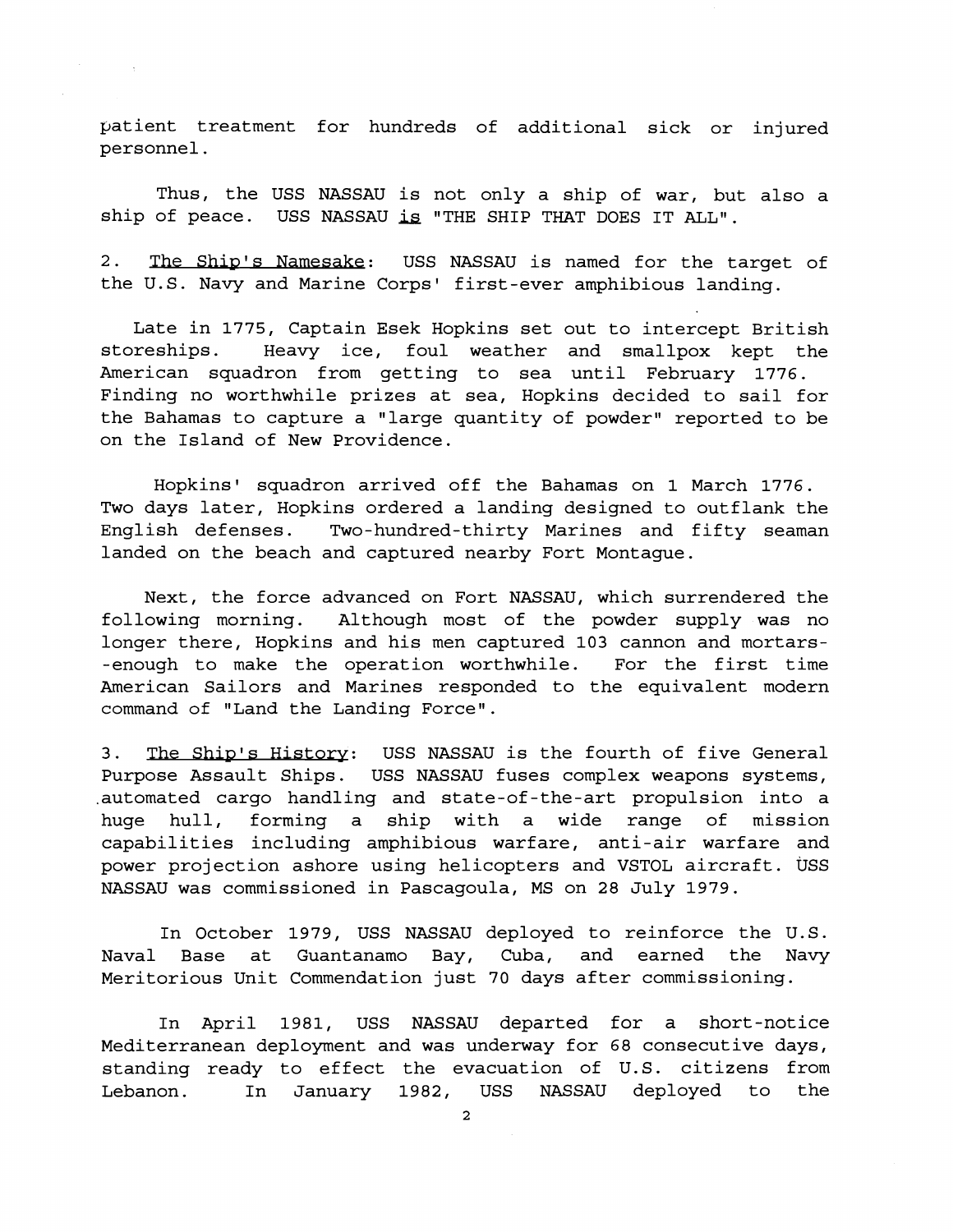Mediterranean Sea/Indian Ocean and participated in four amphibious operations. Returning to Norfolk in June, USS NASSAU departed in August to take part in NATO exercises BOLD GUARD and NORTHERN WEDDING in Northern Europe.

In 1983, USS NASSAU participated in the annual amphibious exercise SOLID SHIELD. Marine Corps OV-10 "Bronco" aircraft landed - for the first time- on the flight deck of a ship from the Atlantic Fleet. In August of that same year, USS NASSAU embarked 180 vehicles, 36 helicopters and over 1,000 Army personnel for transport to Central America for exercise "AHUAS TARA 11" (the "BIG PINE"). The transit marked the first time the ship had transported Army units for military exercises.

In January of 1984, NASSAU deployed to Northern Europe for TEAMWORK '84 before steaming to the Med for duties off the coast of Lebanon. USS NASSAU returned to Norfolk in August and completed an extensive Selected Restricted Availability.

Spring of 1985 found the USS NASSAU serving as Flagship for a nine-ship Navy Task Force in exercise UNIVERSAL TREK, highlighted by an amphibious assault landing near Puerto Castillo, Honduras. USS NASSAU participated in a second SOLID SHIELD amphibious exercise that same year. USS NASSAU closed a busy year with participation in NATO exercise OCEAN SAFARI '85 in the North Atlantic.

In February 1986, USS NASSAU entered the Norfolk Naval Shipyard in Portsmouth, VA, for a 10-month complex overhaul. During the spring and summer, the ship and crew began a series of intensive post-overhaul training periods. This included flight deck qualifications for the AV-8B "Harrier" VSTOL jet aircraft. NASSAU then finished Refresher Training at Guantanamo Bay, Cuba, three days ahead of schedule. Work-ups followed in preparation for deployment as lead ship of MARG 4-87.

On 29 September 1987, USS NASSAU departed Norfolk as flagship of MARG 4-87. In the ensuing six months, NASSAU participated in five amphibious assaults, including exercise AFRICAN EAGLE with U.S. Air Force and Royal Moroccan Forces.

USS NASSAU crewmembers also participated in numerous goodwill projects, including the repainting of nursing homes in Israel and France, replanting 7,000 trees on a fire-ravaged hillside France,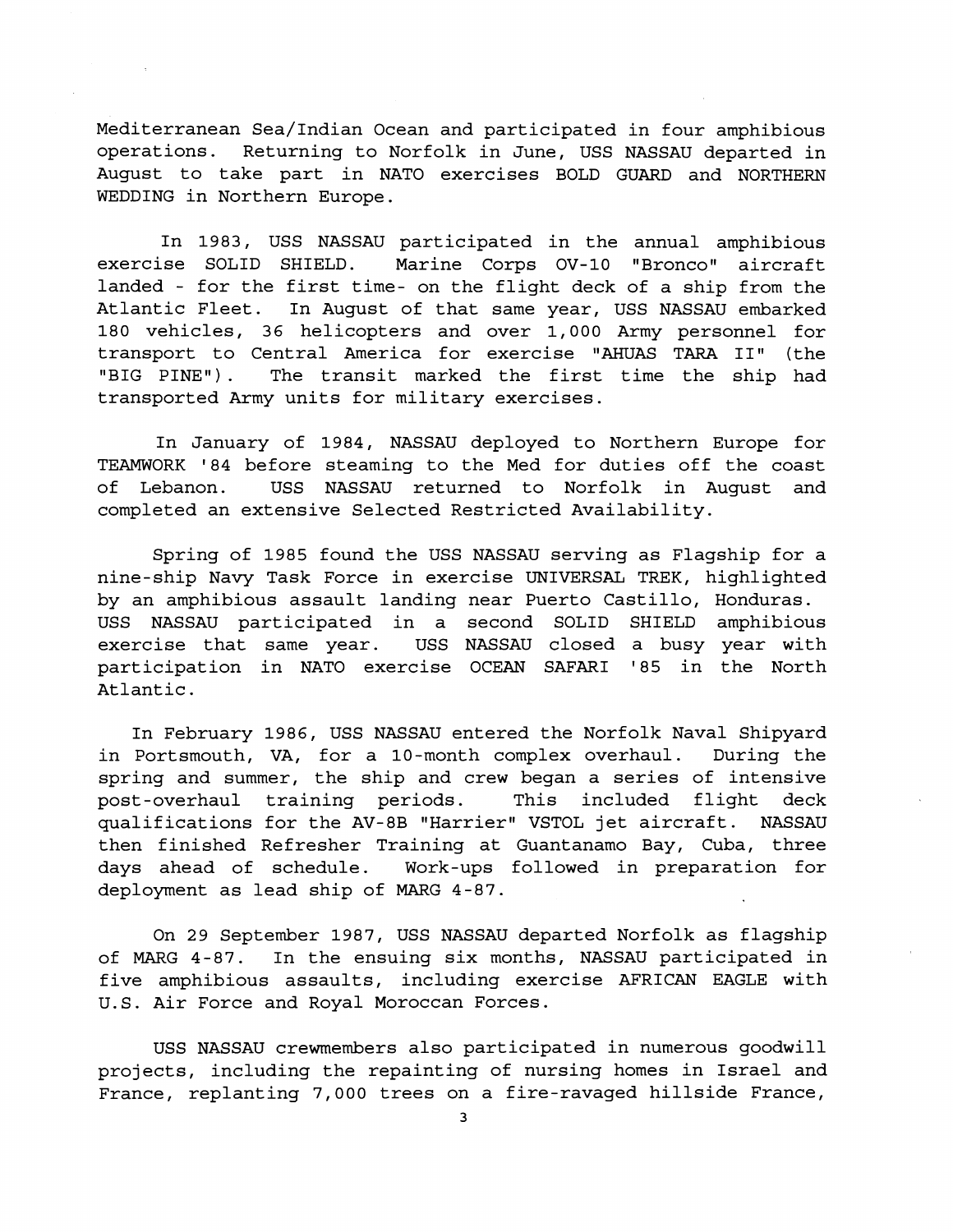blood donations in Spain and hosting orphan visits throughout the Mediterranean. USS NASSAU returned to homeport after this highly successful deployment on 29 March 1988.

USS NASSAU passed a vigorous INSURV in June and then prepared to deploy for TEAMWORK '88. In August, USS NASSAU departed for the North Atlantic, acting as flagship for Commander, Amphibious Strike Force/Commander, Amphibious Group Two and Commander, Marine Striking Force Atlantic/4th Marine Expeditionary Brigade.

After the grounding of a tank landing ship on 13 September USS NASSAU onloaded the men and equipment of the stricken ship and participated in a highly successful amphibious landing in Northern Norway two days later. After a well deserved port visit in Hamburg, West Germany, the ship and crew returned to homeport.

In early November, USS NASSAU again departed Norfolk enroute to Kingston, Jamaica, with 81,000 pounds of relief supplies. During the transit, NASSAU rescued 172 Haitian nationals from an unseaworthy craft and handed them over to the Coast Guard for medical treatment.

Inport at Kingston, USS NASSAU crewmembers, embarked Marines and Seabees assisted in re-roofing three primary schools and distributed tons of disaster relief supplies. The Jamaicans were still reeling from the effects of Hurricane Gilbert, which had passed over the island two months earlier. USS NASSAU returned to Norfolk on 19 November 1988.

As the flagship of Mediterranean Amphibious Ready Group 2-89, USS NASSAU departed Norfolk on 30 May 1989, and, in company with the amphibious transport dock ship USS SHREVEPORT and tank landing ship USS BARNSTABLE COUNTY, arrived at Naval Base Rota, Spain, on June 12 for turnover and three days later "assumed the watch" for the amphibious forces of the U.S. Sixth Fleet.

First up on what turned out to be an event-packed schedule was an amphibious assault at Sierra de Retin, Spain, where the men of the 26th Marine Expeditionary Unit and Battalion Landing Team 2/8 were delivered ashore in a smoothly professional evolution. During this exercise, Sailors from all three ships were invited ashore to get a close-up look at Marine operations at the beachhead, followed by a cook out on the beach.

 $\overline{\mathbf{4}}$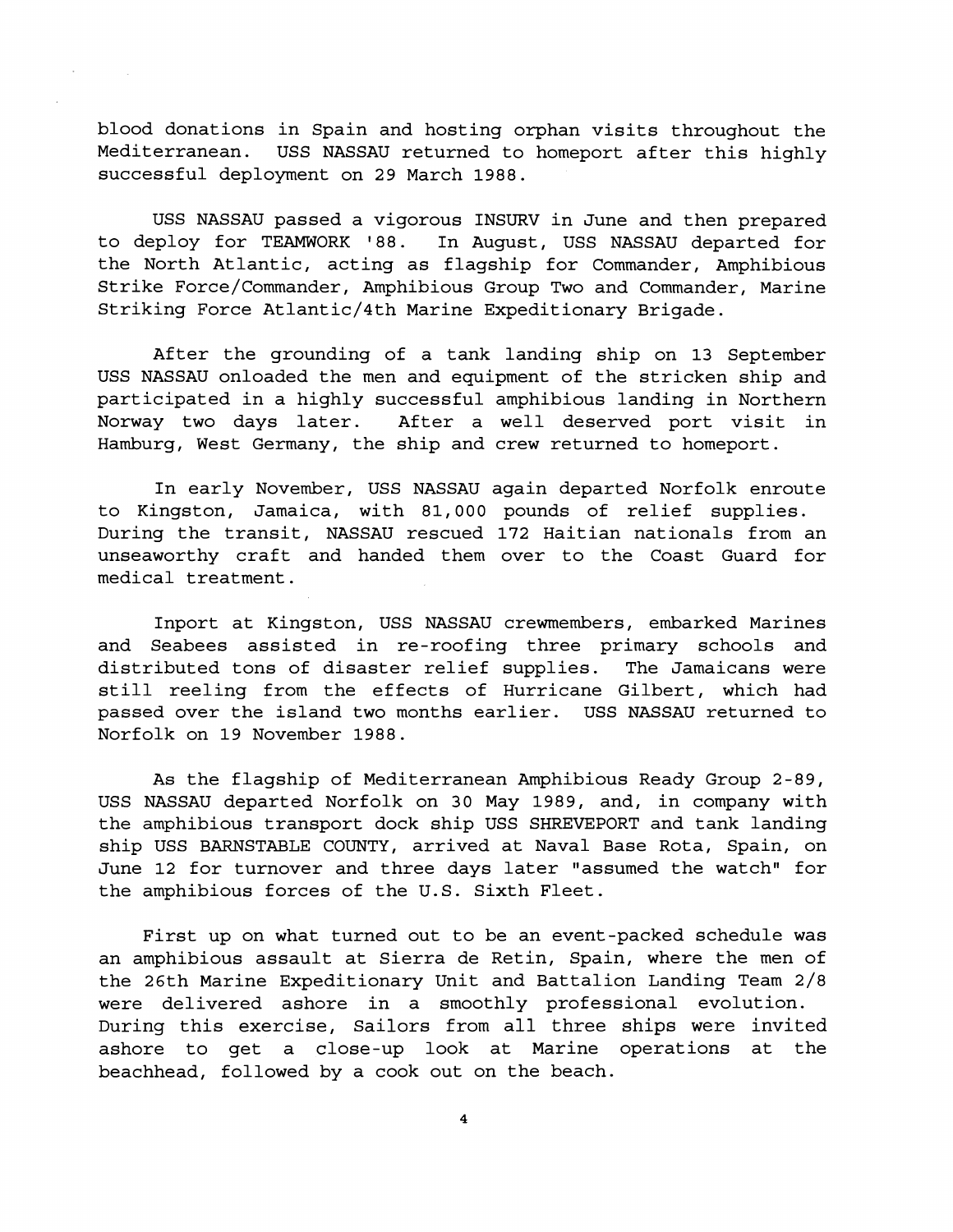The ships of MARG 2-89 then steamed through the Straits of Gibraltar and entered the Mediterranean Sea. Next, it was on to a port call at Monte Carlo, Monaco, where Sailors and Marines of NASSAU enjoyed six days in the world of the "rich and famous".

USS NASSAU then made a transit to the other end of the Sixth Fleet responsibility area to Haifa, Israel, for a Restricted Availability and 21-day port visit. While in Israel, crewmembers were available to explore a country which encompasses both the ancient and modern, taking organized tours to such biblical wonders as Jerusalem and Massada while also enjoying some of the comforts offered by the modern city of Haifa.

Crewmembers and embarked Marines also extended the hand of friendship as volunteers painting orphanages and homes for the elderly or mingled with local citizens at beach parties organized by the local USO.

With the successful Selected Restricted Availability and port visit behind them, USS NASSAU departed Haifa on 30 July, only days after the Israeli abduction of Sheik Abdul Obeid from Lebanon. This incident proved to be a catalyst for USS NASSAU and it's crew as elements of the U.S. Sixth Fleet began to gather in the Eastern Mediterranean.

For the next 35 days, USS NASSAU and most of the U.S. Sixth Fleet stood ready for any contingency. Early on, NASSAU became a focal point as Vice Admiral James D. Williams, Commander, U.S. Sixth Fleet, frequently chose the amphibious assault ship as a meeting place for all his afloat commanders in the battle force.

USS NASSAU was also a clearinghouse for passengers, mail and cargo making transit to and from ships in the eastern Mediterranean, at times tripling her normal workload in this vital support role.

As tensions in the Middle East gradually resumed their previous status quo, USS NASSAU took the opportunity to make a brief seven-day port call at Naples, Italy, for some well deserved rest and recreation. Organized tours were offered to Rome (where 200 uniformed Sailors and Marines enjoyed a Papal audience), Pompeii, Vesuvius and other Italian sights. USS NASSAU also hosted Admiral J.T. Howe, Commander in Chief, U.S. Naval Forces Europe, and officiated a spectacular "sunset parade" ceremony by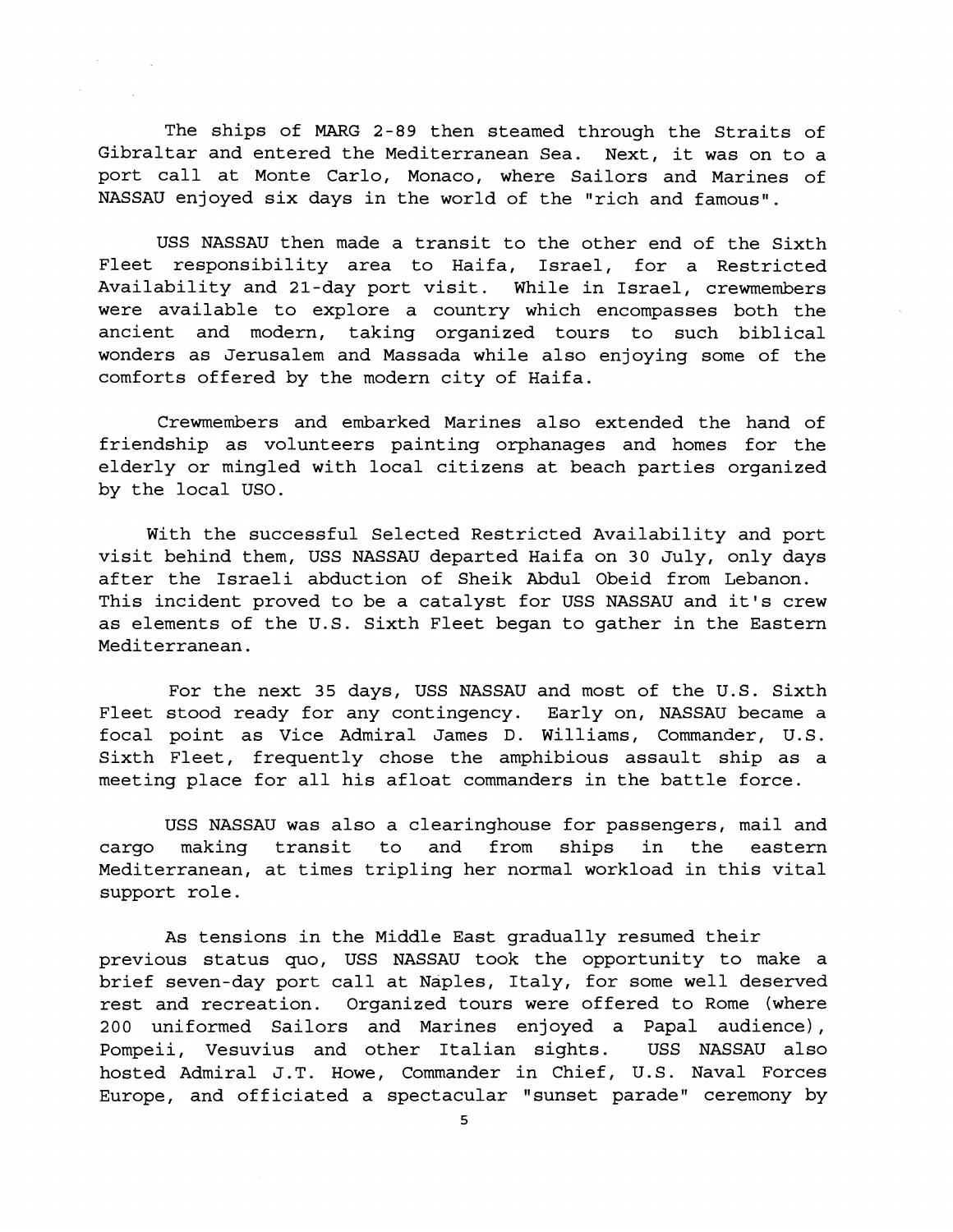USS NASSAU Sailors and Marines for over 80 local and NATO dignitaries while the ship was moored to two buoys outside the Naples harbor seawall.

Refreshed, USS NASSAU's crew, staff and embarked Marines put to sea again, this time in support of DISPLAY DETERMINATION '89, one of the Sixth Fleet's most complex and prestigious exercises. During this exercise, USS NASSAU was selected by Carrier Task Force Commander as best ship of the exercise.

After conducting amphibious training operations in Turkey, not far from the disastrous British amphibious operation at Gallipoli during World War I, USS NASSAU headed west and out of the Mediterranean Sea. They arrived at Lisbon, Portugal, for a brief repair period before taking part in the Portuguese Marine and Naval exercise "GALERA '89".

Embarking Portuguese "Fuzileros" and landing them by helicopter ashore, NASSAU headed for Naval Base Rota, Spain again for a three-day stay and, more importantly, to turnover with the helicopter assault ship USS IWO JIMA and the ships of Mediterranean Amphibious Ready Group 1-90.

The final hurdle of the deployment came as USS NASSAU successfully completed an Operational Propulsion Plant Examination during the transit across the Atlantic Ocean. NASSAU returned to homeport in Norfolk, VA on 10 November 1989.

After a well deserved leave and upkeep period, USS NASSAU was notified it had been selected by Commander, U.S. Surface Force, Atlantic Fleet, as the top LHA/LPH for the battle efficiency competitive cycle ending in September 1989, earning the ship it's second Battle "E" in ten years of commissioned service.

With a brief underway period at the end of January 1990, USS NASSAU left in early February for operations in the Caribbean Sea- - operations that ultimately resulted in supporting a summit meeting between President Bush and the leaders of three South American countries to discuss the worldwide peril. In a brief radio address to the men of the USS NASSAU, President Bush thanked USS NASSAU's crew for their untiring efforts and commended them on a job well done.

6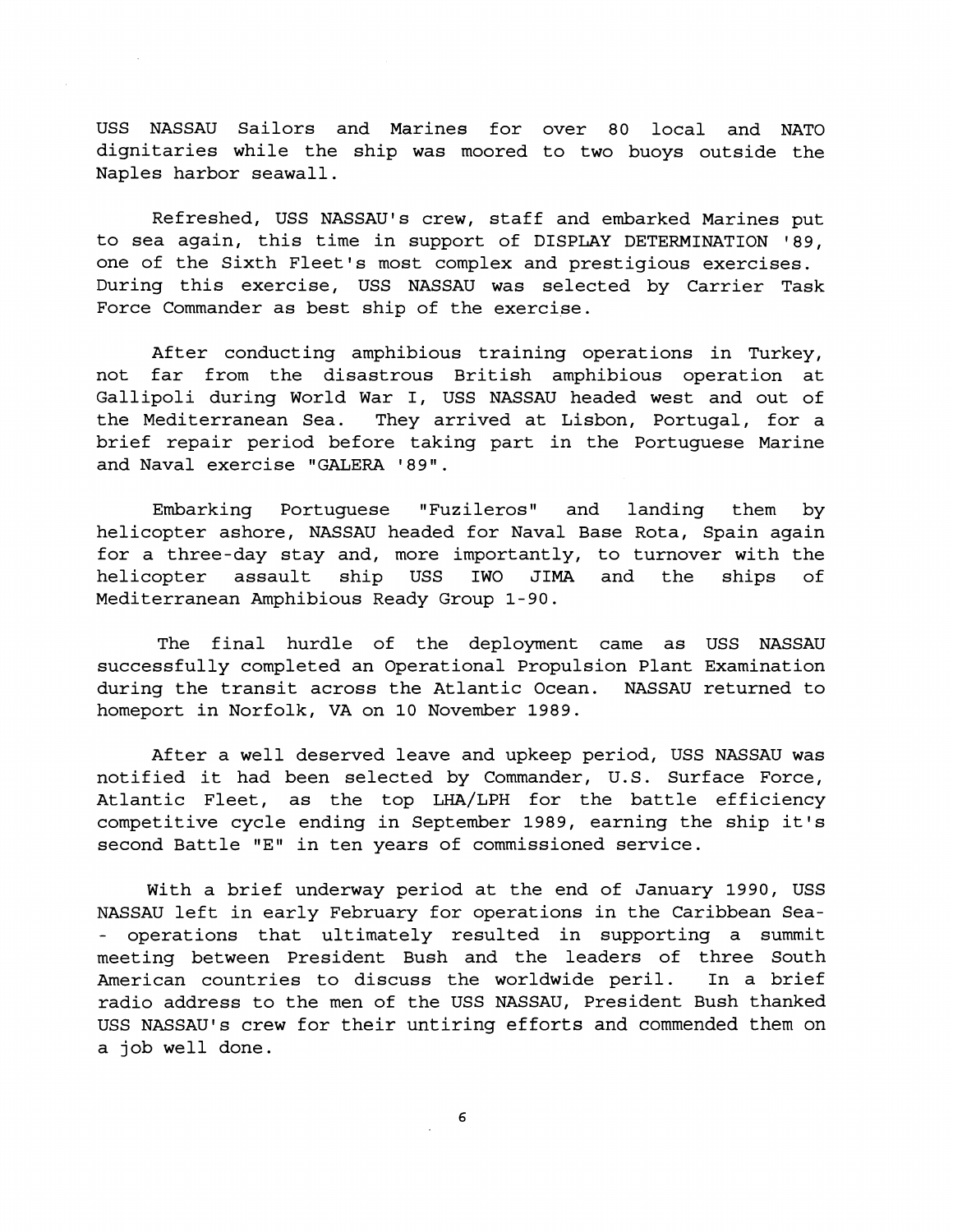"Thank you for what you're doing," he said. "Not just for this special mission that brought comfort to all of us who were a part of it here, but what you do every single day in defense of the greatest country on the face of the earth. God bless you all!"

This was fitting testimony to the enduring professionalism of the ship that "does it all".

Captain Jack Dow reported as the eighth Commanding Officer of USS NASSAU (LHA 4) on 7 April 1990, and the general amphibious assault ship's crew immediately demonstrated their abilities to the Naval War College graduate during underway training in the Virginia Capes Operating Area.

On 23 April, USS NASSAU departed for the Caribbean for the ship's first assignment with Captain Dow at the helm. Carrying a full contingent of Marines of the 4th Marine Expeditionary Brigade, NASSAU participated in Exercise OCEAN VENTURE.

The ship's Combat Systems Department personnel displayed their skills in qualification at the Vieques Naval Gunfire Range in Puerto Rico during this exercise. USS NASSAU'S qualification score for the two-day gun-shoot was 96.2 percent, the highest score ever recorded by an LHA at that facility. With these accomplishments completed, the NASSAU crew enjoyed a brief visit to their ship's namesake of NASSAU in the Bahamas.

August 1990 brought another chance for training as USS NASSAU headed south to Morehead City, NC, for TYPE COMMANDER'S AVAILABILITY TRAINING (TCAT) . This training was designed for upcoming exercises scheduled for TEAMWORK '90. During the 12 days of TCAT, USS NASSAU'S Deck Department achieved another milestone as the ship received Air Cushioned Landing Craft (LCAC) into the well deck for the first time. But as the USS NASSAU returned to Norfolk, world events unfolded and cancelled plans for TEAMWORK ' 90.

After Iraq invaded Kuwait on 2 August, the USS NASSAU mobilized and onloaded -- the fastest in U.S. Naval history -- in preparation of what would become OPERATION DESERT STORM. The NASSAU departed 18 August as flagship for the 17-ship AMPHIBIOUS GROUP TWO under the command of Rear Admiral J.B. LaPlante. After embarking with the 4th Marine Expeditionary Brigade under the

 $\overline{\mathbf{7}}$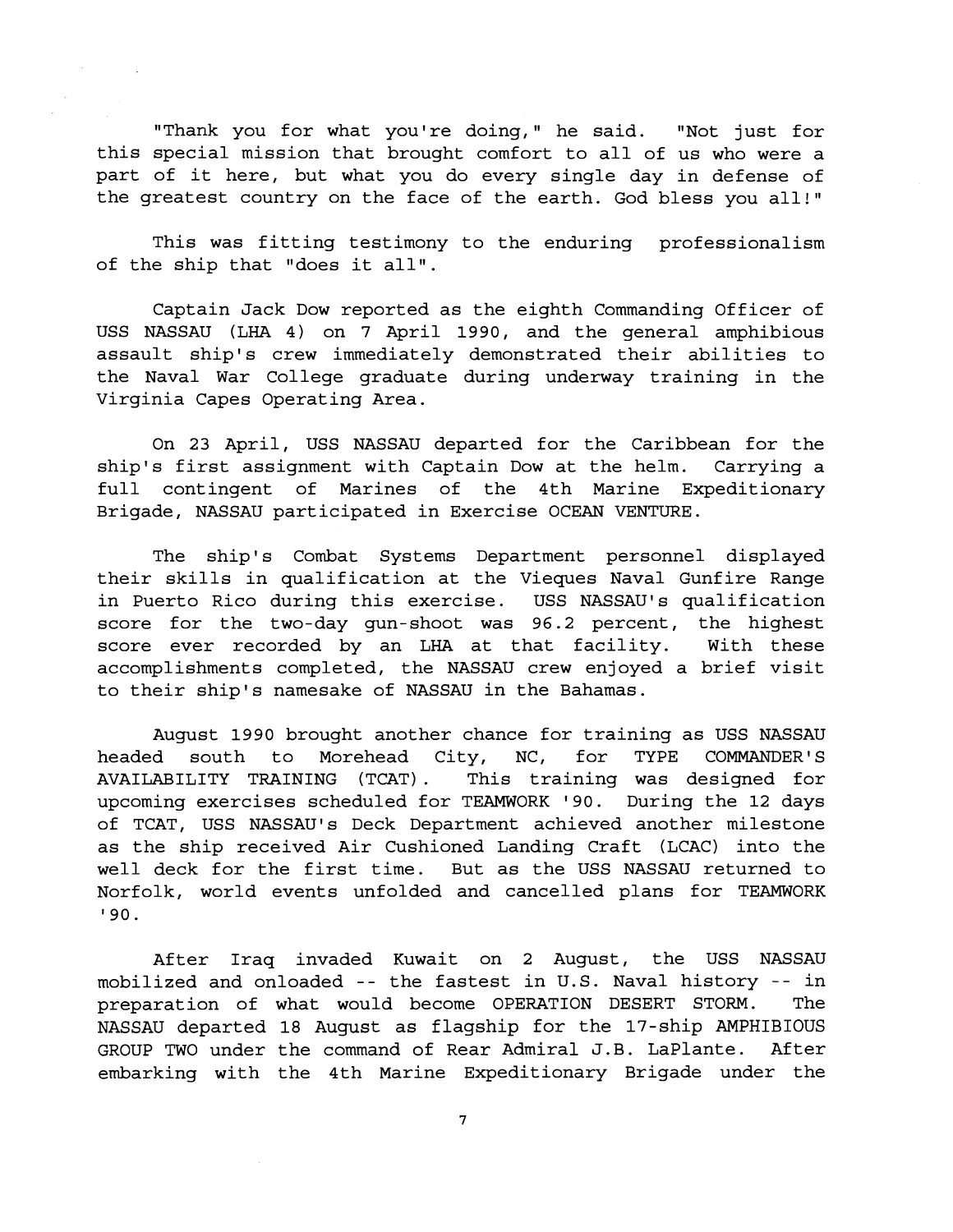command of Major General Harry W. Jenkins Jr., the amphibious group set sail for the Middle East.

USS NASSAU arrived in the Gulf of Oman in the early September and remained on station awaiting further tasking. The ship prepared for all contingencies while the amphibious group conducted rehearsals for exercise SEA SOLDIERS I-IV.

After **99** consecutive days at sea, Captain Dow pulled USS NASSAU into Abu Dhabi, United Arab Emirates, for a well deserved liberty port. Although NASSAU'S Sailors and Marines spent Thanksgiving Day thousands of miles away from their homes and families, they had a holiday few would forget. USS NASSAU hosted President George Bush and First Lady Barbara Bush for a Thanksgiving Day service. The President brought along a contingent of influential members of Congress, including Speaker of the House Tom Foley, Senate Majority Leader George Mitchell, House Minority Leader Bob Michel and Senate Minority Leader Bob Dole.

USS NASSAU crew finished out **i990** in Dubai, U.A.E., spending Christmas and New Year's Day in Dubai shipyard. Sailors and Marines contacted families, searched for presents and relaxed while Captain Dow ensured USS NASSAU'S highly tasked engineering spaces accomplished repairs assuring the ship would be ready for all tasking.

As the **15** January **1991** deadline for the pullout of Iraqi forces from Kuwait approached, USS NASSAU moved into the Persian Gulf and remained poised for the largest amphibious assault since World War 11. When OPERATION DESERT STORM began and intensified, USS NASSAU played a major role in deception operations and maneuvers intended to confuse Iraqi forces, which led to be a key element in the successful liberation of Kuwait. During OPERATION DESERT STORM more than **250** combat missions were flown by Marine AV-8B Harrier aircraft from USS NASSAU'S flight deck, marking the first time in history that combat sorties were flown from an LHA-1 class ship.

As the Gulf War ended, USS NASSAU sailed to Haifa, Israel, for a short visit after completion of it's mission in OPERATION DESERT STORM. The Israeli people opened their arms and hearts to USS NASSAU'S Sailors and Marines. While in Haifa, the ship was treated to tours, a children's parade, folklore dancers, a fashion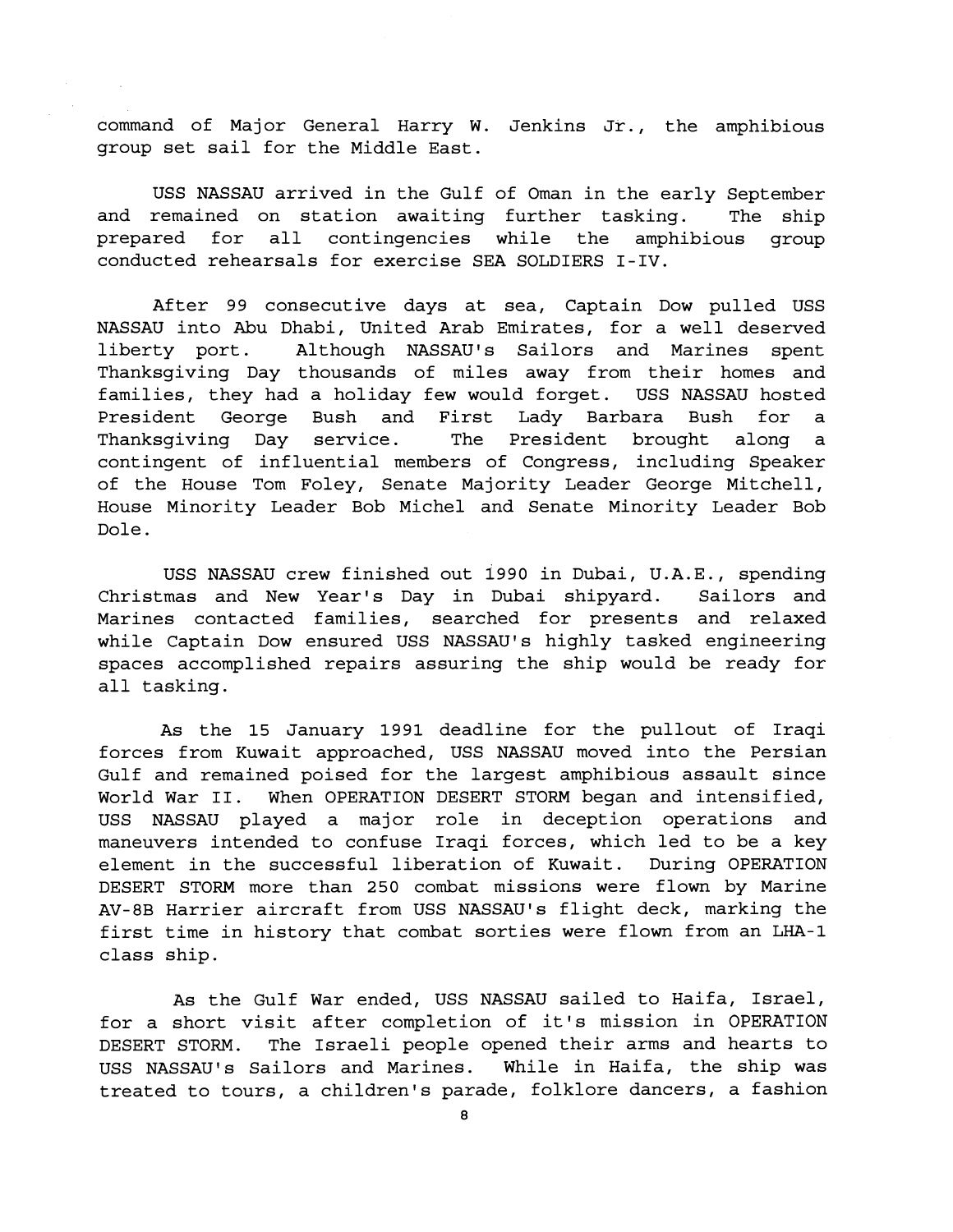show and a host of other services sponsored by the local USO. The eight month deployment ended on 20 April, 1991 when the ship returned to Norfolk, VA, to an enthusiastic "Heroes" reception.

After a month of standdown, which allowed USS NASSAU Sailors to take leave and to be with their families, the amphibious assault ship steamed to New York City's Fleet Week Celebration in early June. Free professional baseball games, Broadway shows and a massive fireworks display were just a few of the many events Sailors enjoyed. During the "Parade of Heroes", USS NASSAU Sailors marched with pride down Broadway in a cascade of tickertape and confetti as thousands of patriotic Americans cheered and waved flags in support of our nation's armed forces. USS NASSAU departed New York City on 16 June to prepare for the ship's maintenance and repair period in the Norfolk Naval Shipyard,, Portsmouth, VA.

During the Selected Restricted Availability (SRA), USS NASSAU underwent more than 95 major jobs that cost approximately 23 million dollars. The USS NASSAU Engineering Department contained the bulk of the work package which included work done on the boilers, damage control panels, aircraft elevators and the sterngate. Combat Systems Department required work on the Close-In-Weapons System (CIWS), MK 45 gun mounts and numerous ammunition holding areas were overhauled. New Planking in the well deck was one of the various jobs that kept Deck Department busy. AIMD, Communications and Air Departments were also involved with major work being done in their areas by shipyard workers.

Toward the end of USS NASSAU'S shipyard period, the ship completed several major inspections, most notably the Command Inspection, Supply Management Inspection, Engineering Material Assessment and Light-Off Exam. The USS NASSAU passed every evolution with flying colors due to the dedicated efforts of USS NASSAU Sailors who worked many extra hours and weekends. On 5 December, upon completion of the SRA, USS NASSAU left the yards for nine days of Sea Trials, Ammunition Onloads and.Virginia Capes Operations.

On 11 January 1992, less than a week after the crew's return from a holiday leave and standdown period, Captain Dow relinquished command of the USS NASSAU to Captain Richard J. McCarthy during a traditional change of command ceremony held in the ship's hangar bay.

**9**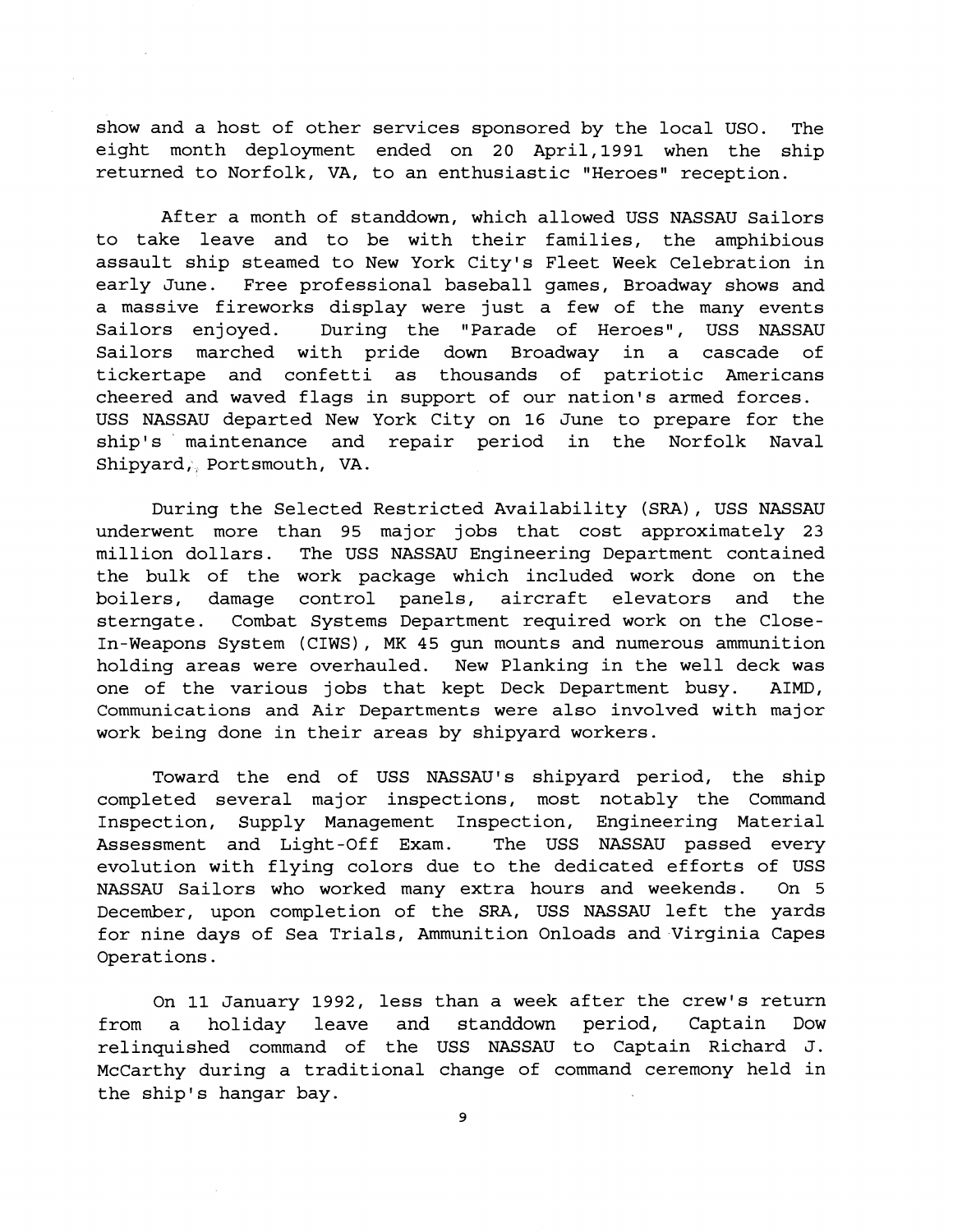In March 1992, USS NASSAU again demonstrated the ability to work as a team during the NATO Exercise "TEAM WORK". USS NASSAU embarked more than 1000 staff Sailors and Marines and again acted as the flagship for both COMPHIBGRU TWO and the 4th Marine Expeditionary Brigade. The TEAM WORK '92 exercise consisted of more than 14 U.S. Navy ships and 18,000 Atlantic Fleet Sailors and Marines participating in multi-national exercise operating in the Norwegian Fjords. Joining U.S. forces were those of eight NATO nations-- Belgium, Canada, Denmark, Germany, the Netherlands, Norway, Portugal and the United Kingdom. They returned to their homeport in Norfolk, VA, and remained there until August. USS NASSAU got underway, up the Elizabeth River, to begin a twelve month, \$115 million Complex Overhaul at Norfolk Naval Shipyard, Portsmouth, VA in September. The overhaul included the installation of the Rolling Airframe Missile (RAM) system and major communications improvements.

USS NASSAU departed the shipyard for sea-trials on September 23rd 1993 for three days. Just four days after arriving at Norfolk Naval Base on the 26th, they found themselves again getting underway to evade Hurricane Fredrick. USS NASSAU remained at sea for three more days and returned to port unscathed. On October 1, they departed for GTMO for refresher training. While operating in the Caribbean, USS NASSAU proved it's ability to perform it's secondary mission in providing logistics support for the United Nations forces who were enforcing the embargo against Haiti. During OPERATION SUPPORT DEMOCRACY, USS NASSAU performed it's readiness capabilities as it was called upon to serve as flagship for Commander Joint Task Force-120. Within hours Marine troops, helicopters and landing craft units from Marine Forces Caribbean embarked. USS NASSAU combined practiced contingency operations for possible evacuations of U.S. citizens and shipboard drills with the Fleet Training Group.

They returned to Norfolk, VA on 20 December on a 96-hour alert to afford the crew a holiday time period with families and friends. USS NASSAU remained on the alert until the end of the year.

As the new year began, NASSAU, moored at Naval Station, Norfolk, Virginia, remained under the command of COMSECONDFLT for Haitian contingency operations. Enjoying a safe and restful Christmas and New Year's holiday period, the ship was on a 96 hour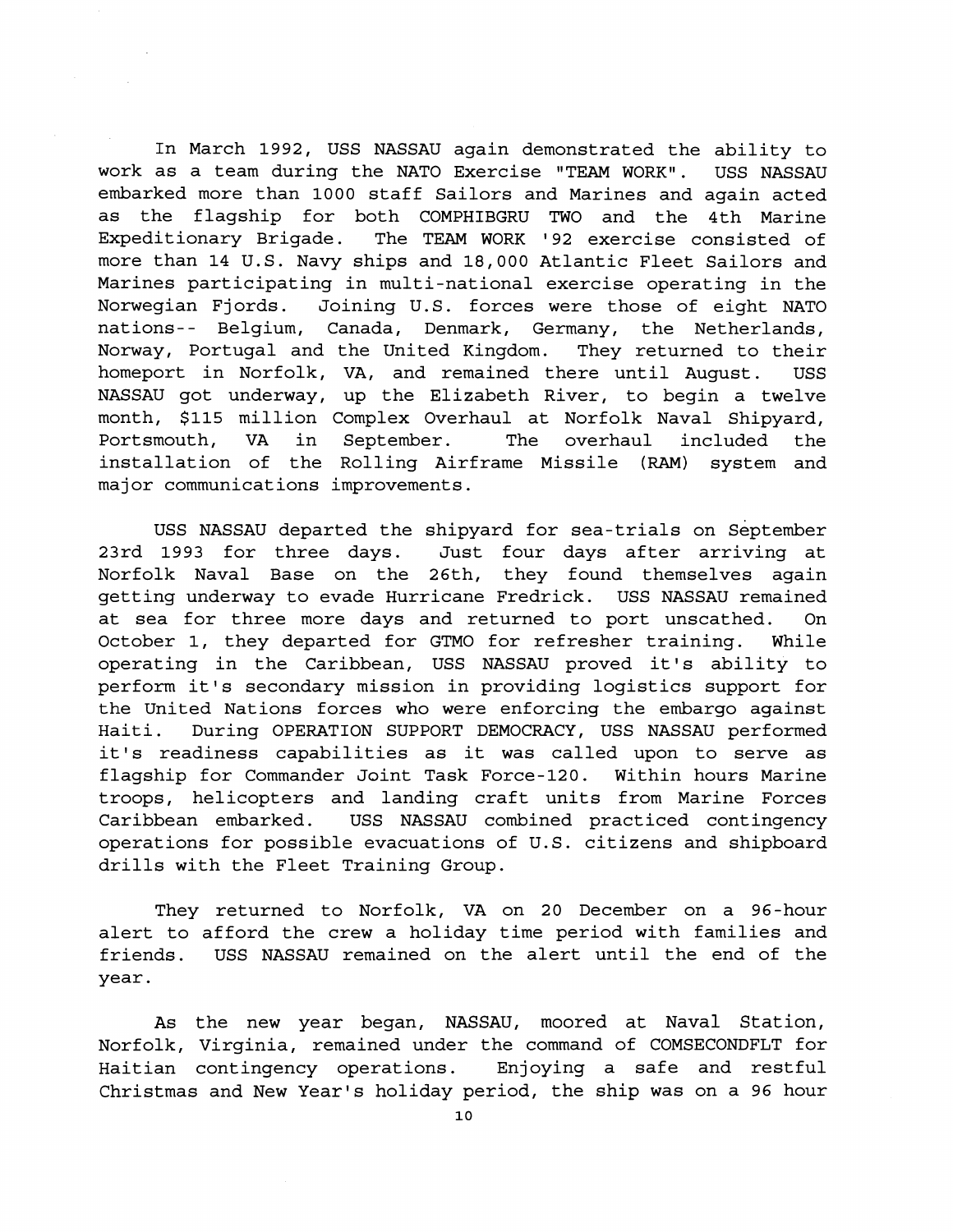alert as the ready duty amphibious flagship for Operation Support Democracy. USS NASSAU served as flagship for Commander, Task Force 120, commanded by RADM Hal W. Gehman. On 8 January, USS NASSAU was notified by COMSECONDFLT that their services were no longer required. Commander Task Force 120 then departed and broke his flag aboard the USS EISENHOWER for the remainder of Operation Support Democracy.

USS NASSAU remained inport until 1 February. The ship got underway for New Orleans, Louisiana. USS NASSAU served as a floating barracks for nearly 1,700 Midshipmen, ROTC and JROTC cadets participating in many of the Mardi Gras parades. It also proved to be an excellent opportunity for the crew of USS NASSAU to enjoy some well deserved liberty. Arriving on the 9th, USS NASSAU opened up for general visiting and received nearly 10,000 during the week long port call. The ship provided a wide array of displays showcasing USS NASSAU'S many capabilities. Departing on 17 February, USS NASSAU headed down the Mississippi River, through the Gulf of Mexico to Guantanamo Bay, Cuba. On the 21st, they anchored and dropped off a Landing Craft Unit (LCU) for the USS KEARSARGE, and was underway the following day for Norfolk, Virginia. USS NASSAU arrived at Naval Station, Norfolk, Virginia the evening of the 26th to family and friends.

On 11 March, USS NASSAU was underway to the Virginia Capes (VACAPES) for Operational Propulsion Plant Examination (OPPE). As the examination began, it was discovered that the number one boiler had a major discrepancy. It had a leaking safety that had to be fixed. With the OPPE incomplete USS NASSAU, returned to port on the 18th to undergo repairs. USS NASSAU got underway on the 22nd to be reinspected. After the successful completion of OPPE USS NASSAU returned to port on the 24th. On the 25th, USS NASSAU was underway for amphibious training and some AV-8B flight operations and returned to port on 1 April.

USS NASSAU got underway again for Combat Systems Training Group (CSTG) training on 4 April. Completing this successful mission, USS NASSAU returned to port the morning of the 8th. On 15 April, CAPT M. T. Vanderberg relieved CAPT R. J. McCarthy as the tenth Commanding Officer of USS NASSAU in a ceremony in the hangar bay. RADM Leonard F. Picotte served as the guest speaker.

The 18th found USS NASSAU underway for Morehead City, North Carolina where 22nd MEU personnel and equipment were onloaded for TYPE COMMANDER'S AMPHIBIOUS TRAINING (TCAT) AND OPERATION "AGILE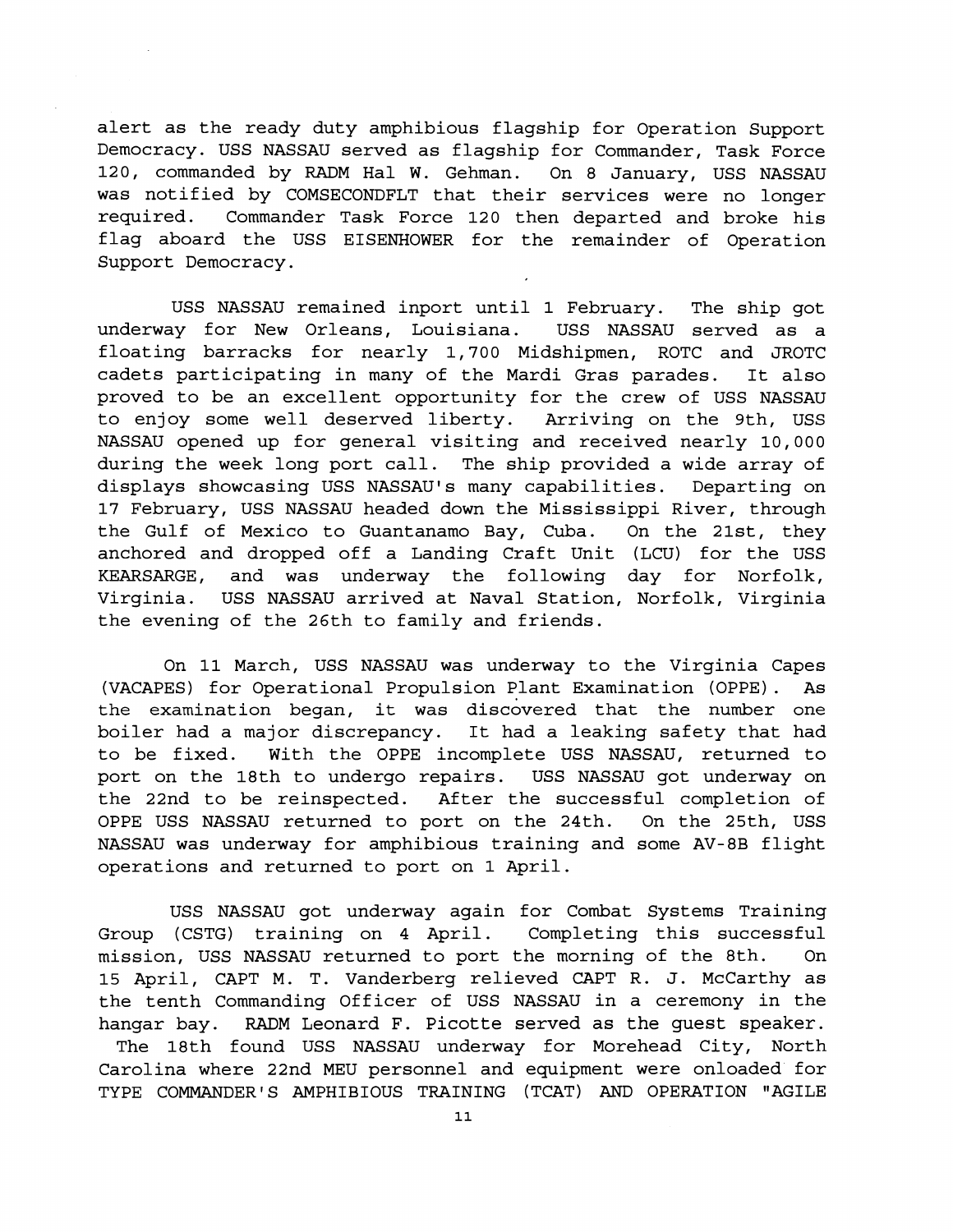PROVIDER". The Air Combat Element (ACE) flew a total of 1,754 sorties, with the AV-8B Harrier jets flying 224 of them. Following a refueling-at-sea(RAS), on 29 April, USS NASSAU completed it's training and returned to port on 5 May.

The month of May was a pretty busy one for USS NASSAU. Some of the highlights included an IMAV with SIMA Norfolk, Logistics Management Assessment **(LMA)** and Aviation Readiness Review Conference Assist Visit. The USS NASSAU passed it's LMA with flying colors. Particularly, the Supply Department. They finished this inspection with an overall grade of EXCELLENT. The ship's Combat Systems Department displayed their skills with a successful completion of the Explosive Safety Inspection and Magazine Sprinkler Review. Combat Systems received accolades such as "Best magazines on the waterfront" from the FTSCLANT inspectors. While the ship was moored at Naval Station, Norfolk, Virginia from 6-31 May, a myriad of tours was hosted. Visitors included Defense Fuel Supply Center, Dental Officer VIPs and Keystone State Young Presidents Organization.

June brought another chance for training. USS NASSAU went underway on the afternoon of 1 June for Combat Systems Assessment (CSA) . With another milestone completed in their pre-deployment training track, NASSAU returned to port the evening of 3 June. On 6 June, they were again underway for ACE Workups and BASCOLEX. This involved flight and AAV training for 250 Marine Corps officers. On 8 June, USS NASSAU received 443,000 gallons of DFM from the USS SAVANNAH during a replenishment at sea. Following the completion of the replenishment, USS NASSAU continued training with the Marine ACE, Close-in-Weapons-Support (CIWS) gun quarters, ship maneuvering drills and other shipboard exercises. On 19 June, USS NASSAU anchored at Onslow Bay, NC for the off -load of the Marine Expeditionary Unit. Upon completion, the course was set for Lynnhaven Anchorage to embark USS NASSAU family members and friends for a "Dependents Day Cruise" on the 22nd of June. The well deck operations were flawless as the USS NASSAU received over 600 guests for the event. Safely aboard, it was "Anchors Aweigh"! NASSAU sailed out to the VACAPES area and returned to port early in the evening of the same day. The first-hand view of what their Sailor does aboard ship at sea left many family members tired, happy, and appreciative of what their Sailor does.

On 24 June, USS NASSAU Sailors took the opportunity to share their "modern day" equipment with some WWII veterans. Retired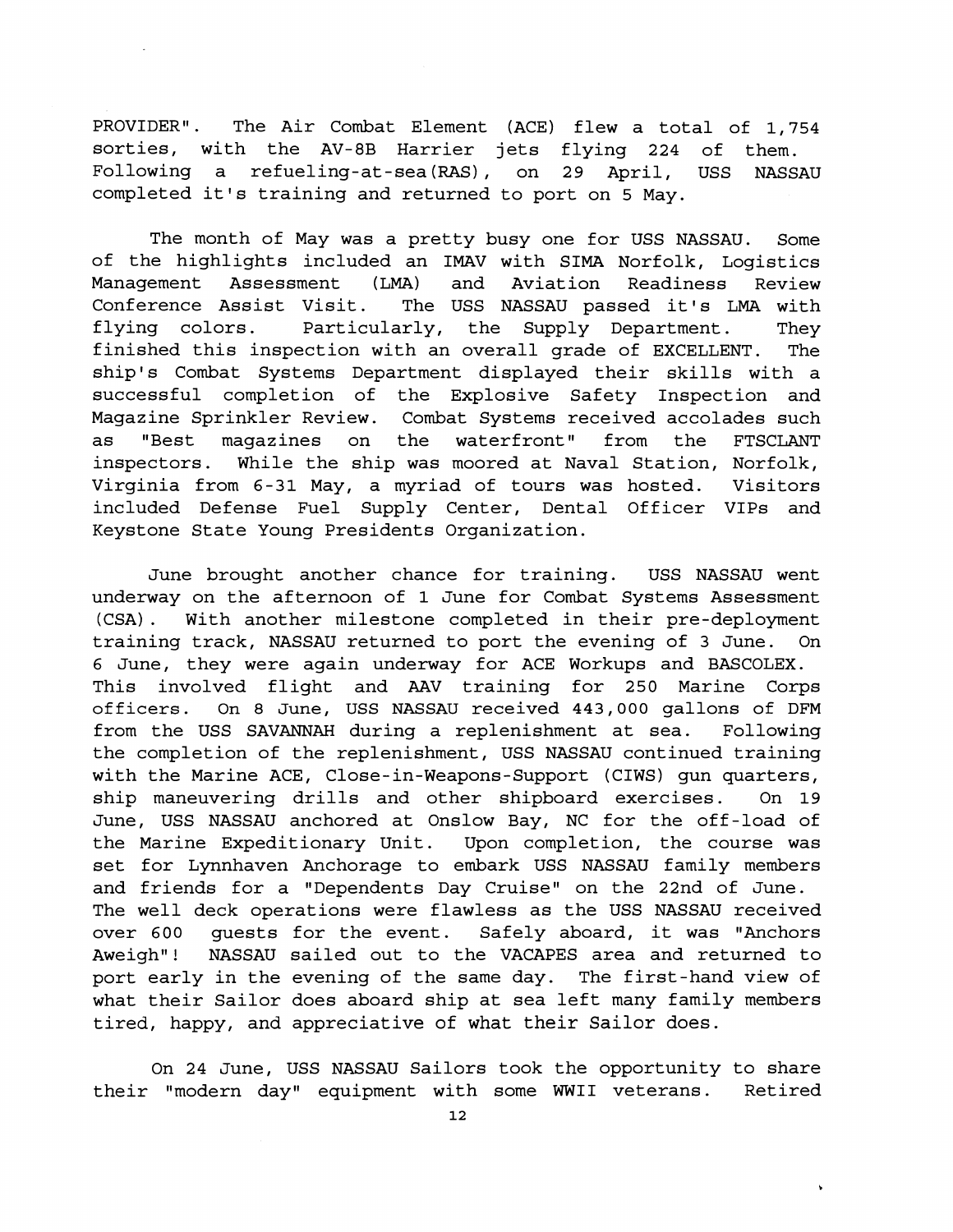Sailors and their wives from the USS WARHOOP (LST 356) toured the ship. They told many stories about the times during the war that left the younger Sailors, of USS NASSAU, with a genuine feeling of appreciation for the sacrifices of these veterans of foreign war. The USS WARHOOP vets held a brief ceremony commemorating their fallen comrades in the ship's well deck and concluded it with the laying of a wreath. After the upkeep period inport, USS NASSAU got underway on the 28th for Boston, Massachusetts. A Landing Craft Unit(LCU) from Little Creek Naval Station and a SAR helicopter from HC-8 were embarked while at Lynnhaven Anchorage. Then, it was "set course for Boston Harbor". USS NASSAU arrived in Boston on the 30th.

During the Boston visit, USS NASSAU participated in several of the parades and events in celebration of "INDEPENDENCE DAY". On 3 July, USS NASSAU opened ship for general visiting and received 1,204 people. The crew was well received and reciprocated by hosting a "Sunset Parade" of their own on the flight deck. In attendance were local military and civilian officials, including the mayor of Boston. The parade itself was very impressive, and the highlight was CAPT Heisig, Commander, Amphibious Squadron SIX, presenting the Legion of Merit Medal to CAPT Vanderberg, Commanding Officer of USS NASSAU. The "Sunset Parade" was followed by a reception, on the flight deck, where many Sailors and Marines made acquaintances with their guests. USS NASSAU crewmembers spent the rest of the inport time attending and participating in the Fourth of July celebrations throughout the city; including taking in a Boston Red Sox baseball game. The morning of 5 July, USS NASSAU departed Boston with a lot of memories and many new friends. Arriving early evening on the 6th, at Chesapeake Bay, the LCU and CH-46 SAR helicopter departed. USS NASSAU returned to port on the 7th, but was unsuccessful in going pierside due to heavy winds. Anchoring at G-3 anchorage, USS NASSAU waited for the winds to subside and returned pierside later that evening.

The remainder of the month of July found the USS NASSAU inport until the 28th. USS NASSAU then got underway for TCAT/ACE stages 4 and 5. During this period, USS NASSAU conducted flight operations welcoming the return of AV-8B Harriers for the first time since the CARQUALS in early June. Most of the flight operations were Deck Landing Qualifications (DLQ1s) to reacquaint flightdeck crews and qualify new AV-8B pilots. USS NASSAU'S well deck crew was also busy as they embarked four LCU's during the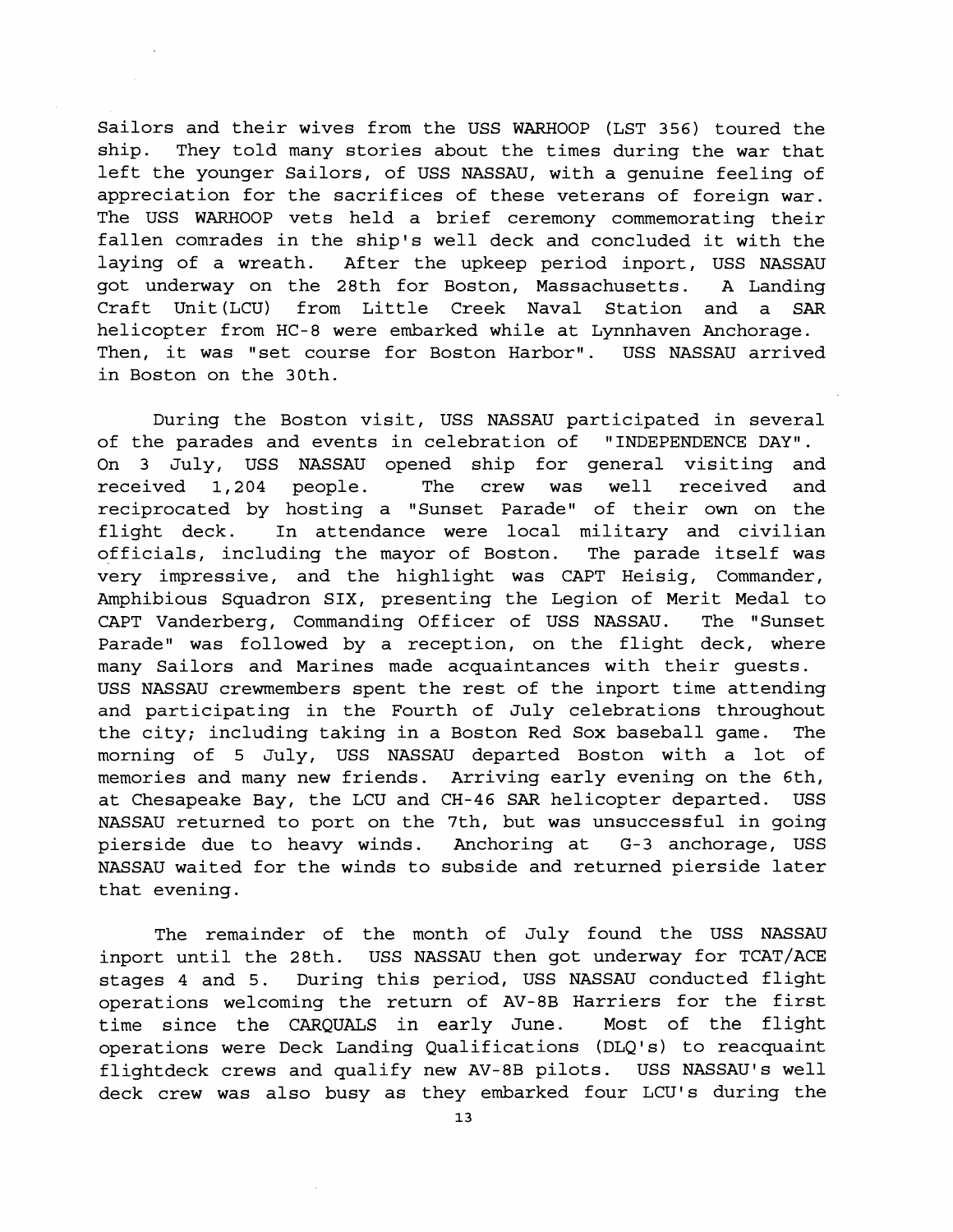period. On the night of the 28th, USS NASSAU was ordered to return to Norfolk to effect repairs to it's number two main engine. NASSAU returned pierside the following afternoon. After repairs were completed USS NASSAU got underway again the afternoon of 1 August to complete TCAT.

USS NASSAU rendezvoused with the USS SAVANNAH for refueling on the 3rd of August. The following day, well deck operations were performed to embark COMPHIBGRU 4 staff via LCU near Mile Hammock Bay. RADM L. F. Picotte (COMPHIBGRU TWO) made a visit on the 4th. The 5th, USS NASSAU welcomed the arrival of the 22nd Marine Expeditionary Unit (MEU) advance party. TCAT ended on the 7th and Joint Task Force 95 Training (JTF 59) began. On 8 August, USS NASSAU embarked RADM Cole, Commander, COMPHIBGRU FOUR. USS NASSAU conducted amphibious assaults on Onslow Bay, North Carolina the mornings of 10th and 11th August. They received RADM Murphy, COMIKEBATGRU, for a short visit the afternoon of the 11th.

USS NASSAU continued training with various drills. The drills included general quarters, man overboard, training packages for Communications and Combat Information Center. A refueling at sea with the USNS JOHN LETHAL on 18 August was followed with USS NASSAU anchoring at Lynnhaven Anchorage. Four LCU's departed and USS NASSAU was again underway for the return trip to Norfolk Naval Station. The crew enjoyed the weekend of a little relaxation. On 22 August, it was back to work with the beginning of Phase I1 of the Combat Systems Readiness Review (CSRR). On the 23rd, COMPHIBGRU TWO broke his flag on board as USS NASSAU departed from the piers heading for "G" anchorage for an ammo top off. After completion of the onload, USS NASSAU returned to port on 25 August. The USS NASSAU went underway again on 29 August for a three day period to complete the final portion of the Combat Systems Readiness Review Phase 11. On 1 September, USS NASSAU returned to port after a successful review and spent the Labor Day weekend with families and friends.

On 6 September, USS NASSAU was underway for Phase I11 of Joint Task Group 95 (JTG-95) , JTG-95 FLEETEX and Special Joint Task Group 95 (JTG-95), JTG-95 FLEETEX and Special<br>Operations Capable Exercise (SOCEX). USS NASSAU steamed to Morehead City, North Carolina and arrived on the morning of 7 September. There, USS NASSAU onloaded **LCU's** packed with the 22nd MEU Marines and their equipment to begin the exercises. While the well deck crews were busy, the flight deck received helicopters and Harriers from the Air Combat Element. Deck Landing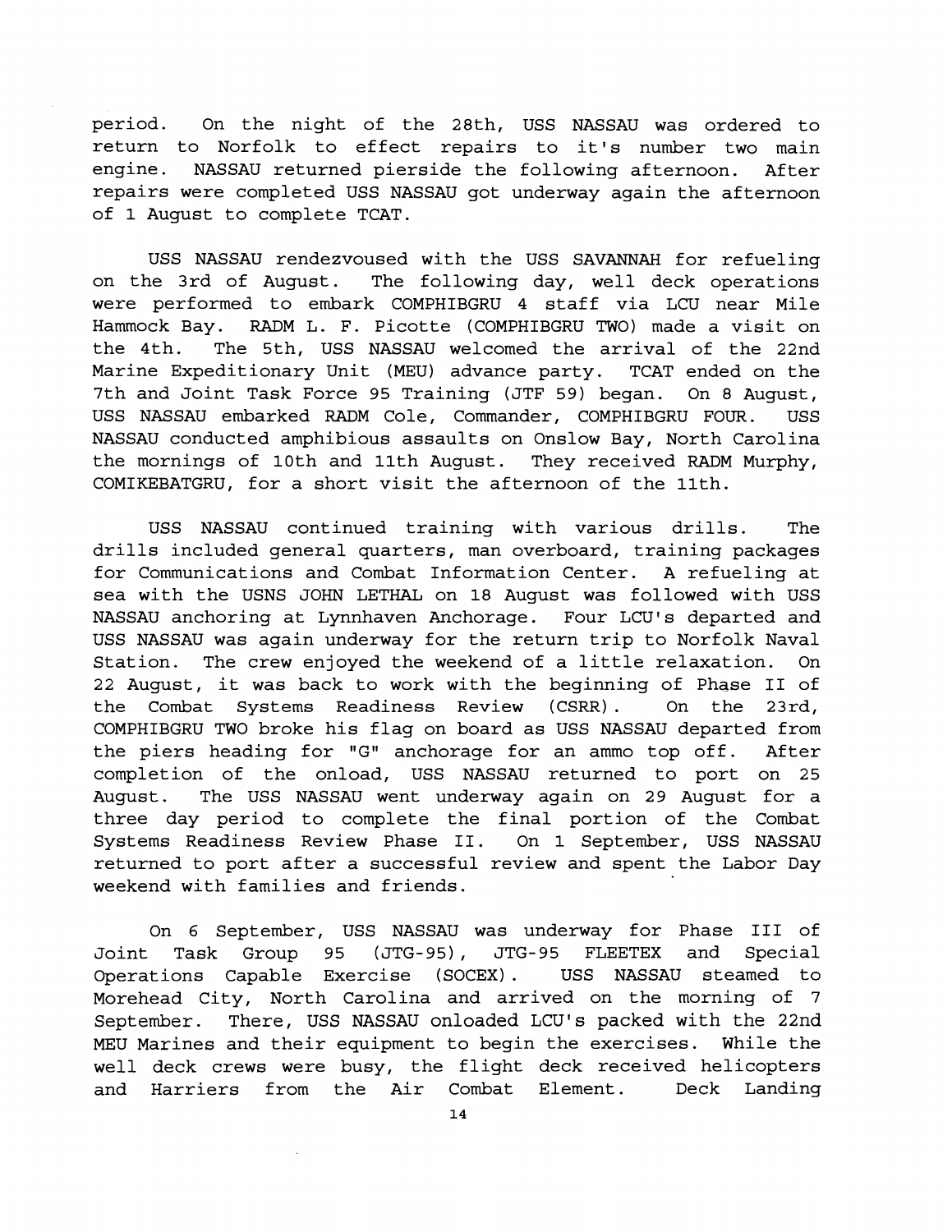Qualifications and ship's drills continued while leading up to those events. September 13th began with the Special Operations Capable Exercise (SOCEX) and through September 16. This exercise involved amphibious assault landings by the Marines from the well deck and the flight deck. Upon completion of the exercise the 22nd Marine Expeditionary Unit was certified as Special Operations Capable.

Scenarios were the focus during JTG-95 FLEETEX which began on 17 September. This evolution required the coordination between a multitude of commands. The simulations of warring factions were portrayed by tens of thousands of Soldiers, Sailors and Marines from various bases along the east coast. JTG-95 FLEETEX was completed on 22 September. USS NASSAU arrived at Onslow Bay, North Carolina on 23 September and off loaded the 22nd MEU. They returned to port at Norfolk Naval Station on 24 September. Moored, on 24 September, USS NASSAU commenced a Preparation for Operational Movement (POM) period. The time spent with families and friends was well deserved, but the ship was still designated as the Ready Amphibious Ready Group from 24-30 September. This allowed many of the crew to go on leave, but all hands were on a 96 hour alert.

The POM period also was an opportunity for the USS NASSAU to get some additional maintenance done prior to deployment with an IMAV and underwater hull cleaning. With the leave period ending on the 18th, the ship had it's crew back, well rested. On 20 October, the USS NASSAU got underway for MARG 1-95 Mediterranean deployment. Anchoring at Lynnhaven Anchorage in Virginia Beach, VA, they onloaded LCU craft, as well as flew on two SAR H-46 helicopters of HC-8. The completion of the onload found NASSAU weighing anchor and heading for Morehead City, NC to bring the 22nd Marine Expeditionary Unit (MEU) aboard. USS NASSAU embarked over 1000 MARINES and their equipment, including Marine Medium Helicopter Squadron (HMM) 261, Marine Battalion Landing Team (BLT) 1/6 and Marine Service Support Group (MSSG) . The evening of 21 October the ships of USS NASSAU'S Amphibious Ready Group (ARG), consisting of NASSAU(LHA 4) , USS PONCE (LPD 15) and USS GUNSTON HALL (LSD 44) rendezvoused for their transit across the Atlantic. After thirteen days of drills, various training exercises and steaming, the MARG units inchopped to the Sixth Fleet. Arriving in Rota, Spain on the morning of 3 November the turnover with the GUAM ARG/26 MEU was completed the next day and the USS NASSAU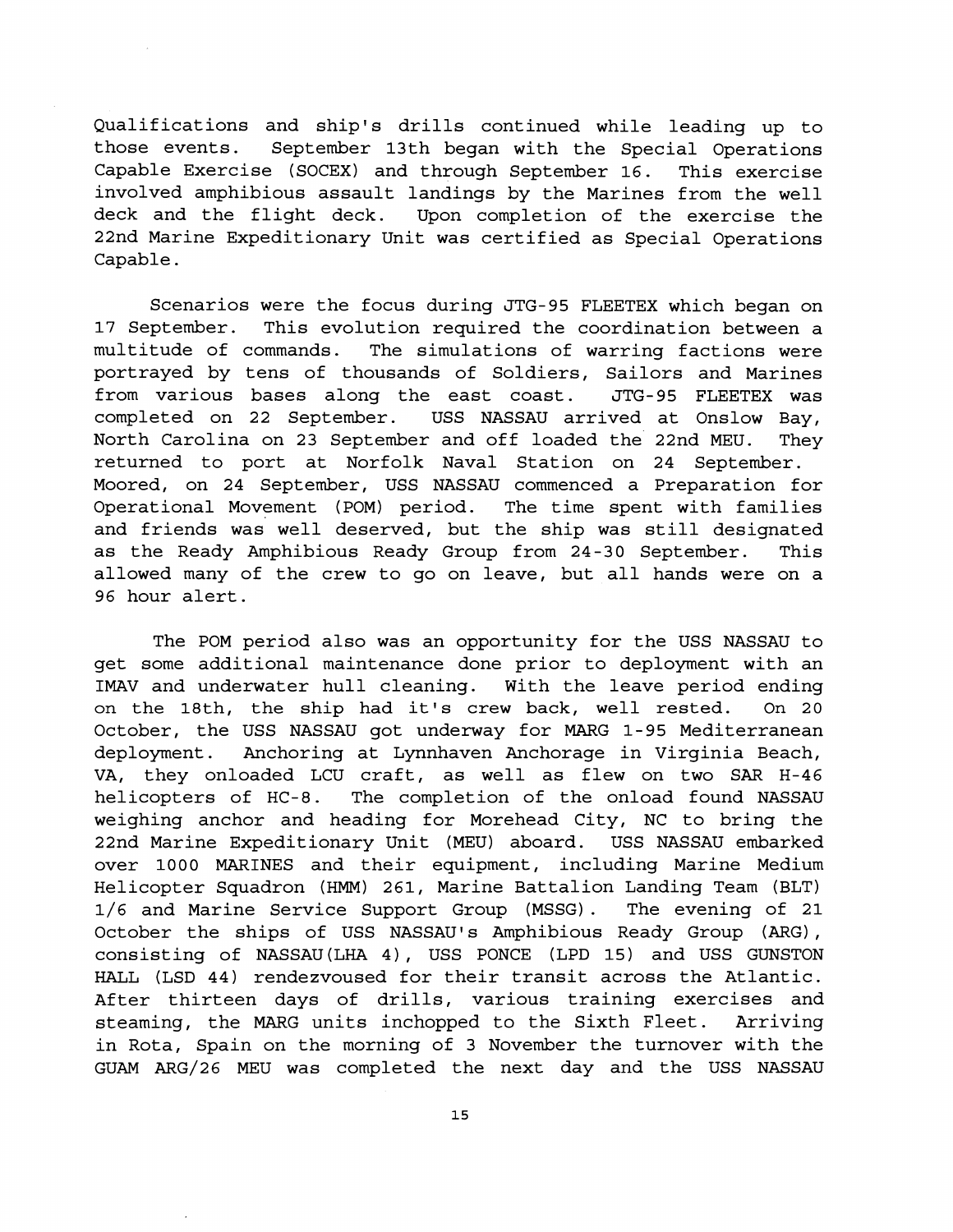assumed the watch as part of Commander, Sixth Fleet's Amphibious Ready Group in theater.

Following the turnover, USS NASSAU was underway for one day enroute to Lisbon, Portugal, the first port visit. During the port visit, USS NASSAU hosted a reception for local Portuguese dignitaries in the hangar bay. On 10 November they also held a Marine Corps celebration on the flight deck in honor of the Corps' 218th birthday. On 11 November, USS NASSAU departed Lisbon for operations in the western Mediterranean. A port call to Toulon, France was next as USS NASSAU offloaded the MEU's personnel and equipment ashore for Marine Corps training in exercise MAYFLOWER 95. This exercise was terminated early by an order from Sixth Fleet. USS NASSAU was to backload it's Marine units and make ready for getting underway 72 hours after notification. USS NASSAU made a recall of all Sailors on liberty to standby and receive the Marines from the training sites. The backload ensued and was completed in a remarkable 33 hours. The Mess Management Specialists of S-2 Division were not deterred by this sudden change in plans as they still provided a Thanksgiving meal for the entire crew, along with keeping the mess line open continuously for 2 days.

USS NASSAU was underway on 1 December, heading for the Adriatic Sea near Bosnia-Herzegovina. USS NASSAU arrived on station and remained there from 3-12 December in support of OPERATION SHARP GUARD, DENY FLIGHT and PROVIDE PROMISE as the Combat Search and Rescue (CSAR) element. The other mission was to provide assistance if an evacuation evolution was necessary. Following this line period, without incident, USS NASSAU departed the Adriatic Sea. An assault training mission was performed with the Italian ship Garibaldi. Approximately 100 of the Italian Marines joined the USS NASSAU'S Marine element in a raid to the southern coast of Italy at Capoteulada.

With a brief port visit from 16-18 January in Malaga, Spain, USS NASSAU steamed again to the port of Barcelona, Spain. During this stay, crewmembers observed Christmas with fellow shipmates, and made phone calls to loved ones and friends back home. On 27 December, USS NASSAU was underway from Barcelona, Spain, enroute to the Adriatic Sea for another line period. As this year came to a close, USS NASSAU saw it go out in style. Although thousands of miles away from home, Sailors and Marines could not be discouraged from bringing in the new year with a joyful spirit. While on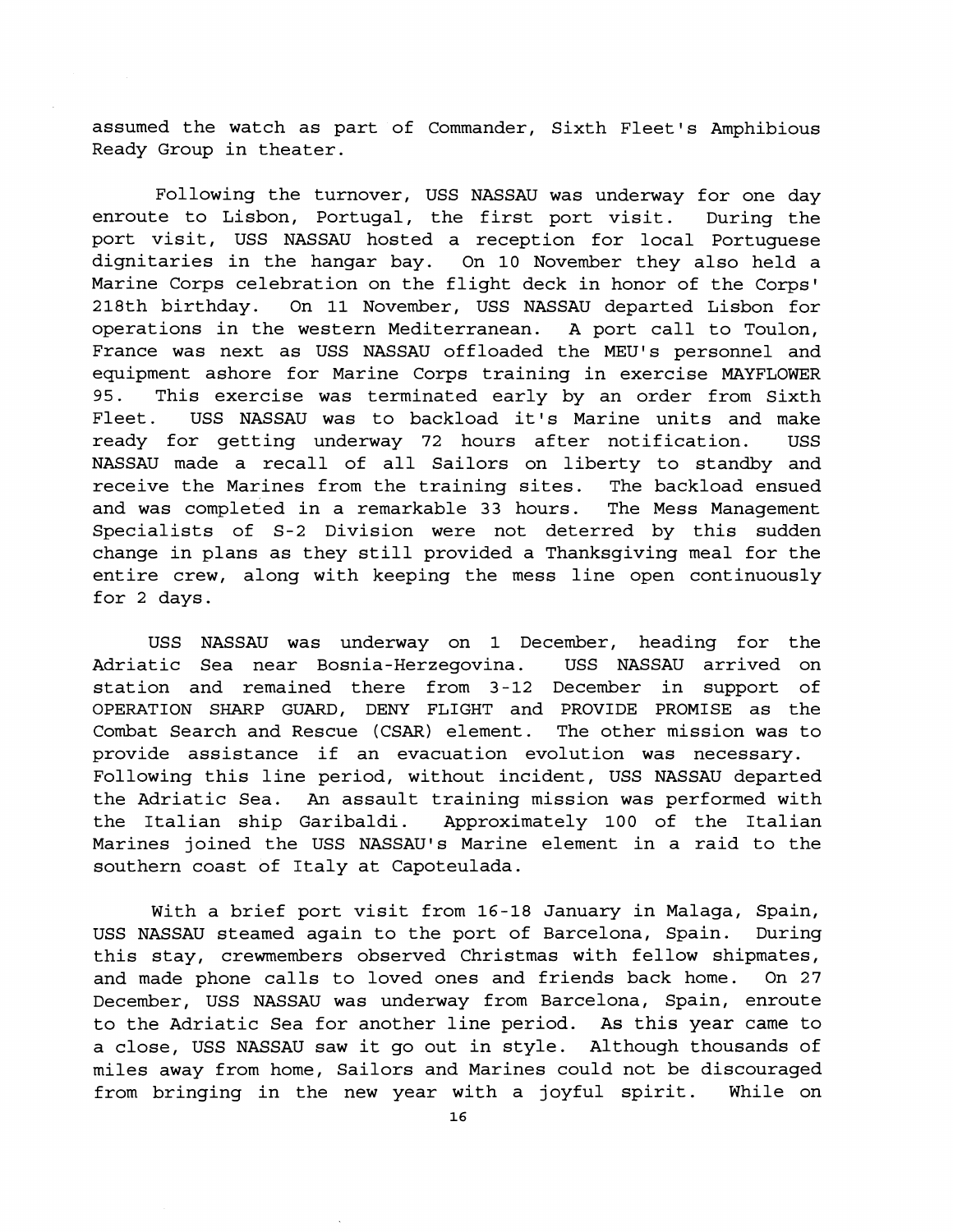station, in the Adriatic Sea, crewmembers put their talents to good use and held a New Year's Eve party and talent show in the ship's hangar bay. A stage was set up with Sailors and Marines took advantage of the opportunity to show each other that the "ship that does it all" couldn't be complete without individuals rising to the call; even if it is just a "curtain call."

The song and comedy acts adequately softened the trauma of being away from home for the individuals who were on their first deployment. The food and refreshments also helped a bit. As the ball came down in the hangar bay, USS NASSAU crewmembers could look back at a safe and successful year. USS NASSAU greeted the new year; eager to outperform the accomplishments of 1994.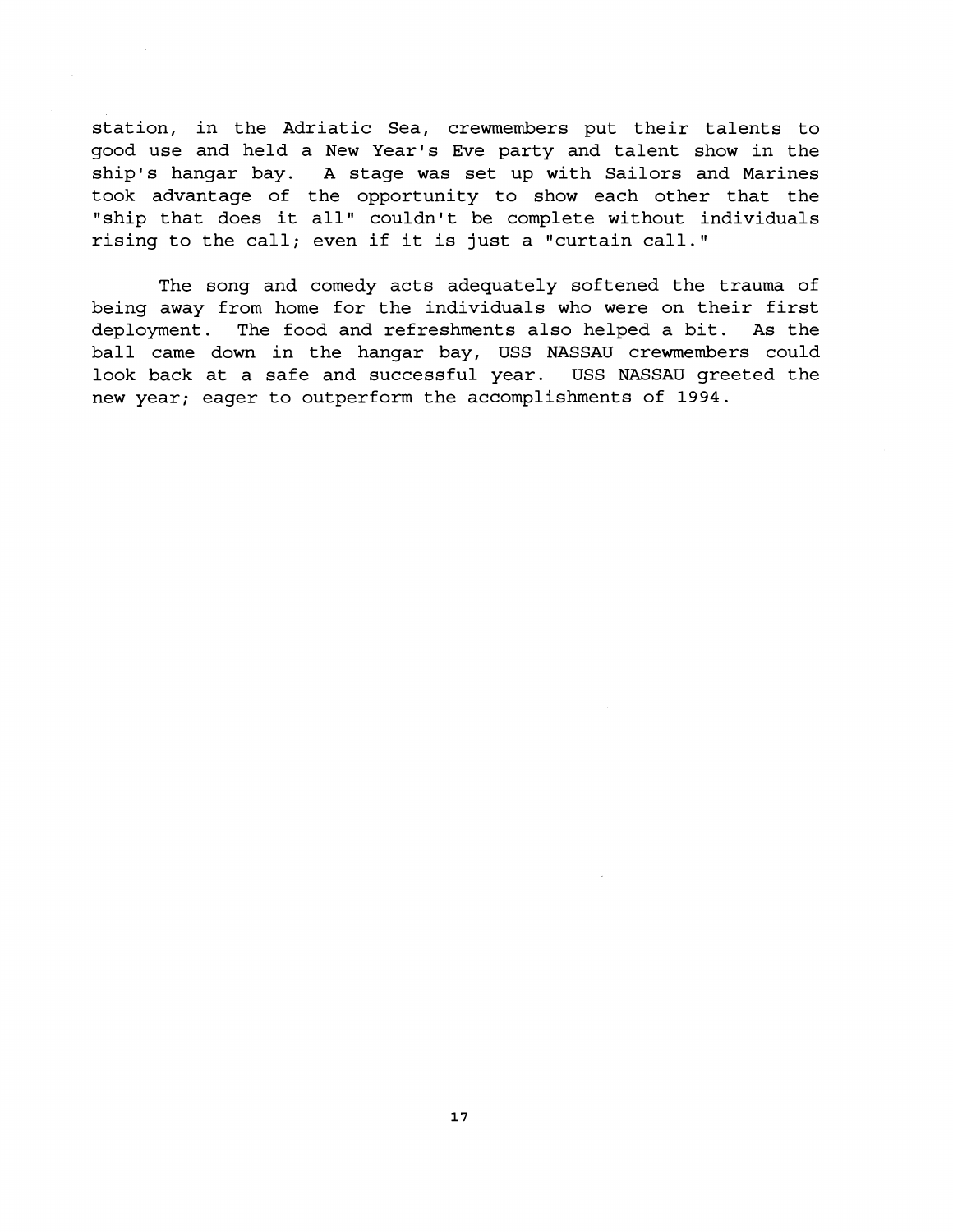#### **USS NASSAU (LHA-4) NARRATIVE 1 JAN** - **31 DEC 1995**

The year began with the USS NASSAU on deployment in the Mediterranean. NASSAU sailed from off the coast of Bosnia to Haifa and then to Rota. On 24 March, NASSAU hosted the PHIBRON 6 change of command.

After a long deployment, the ship began its transit back to the United States and arrived off the coast of North Carolina on 14 April. NASSAU Sailors were reunited with family and friends on a one day Family Tiger Cruise during the transit back to Norfolk, VA. The visitors were transported to NASSAU aboard LCU's (Landing Craft Utility). Also joining the ship on this cruise were 20 students and four faculty from Lynnhaven Elementary School. The students were picked for their good citizenship skills and each was assigned a Sailor as a sponsor. The Lynnhaven School and NASSAU have worked together on many community projects such as tutoring, landscaping and pen pal programs.

Upon return from deployment, the end of April and beginning of May the ship entered its Post Overseas Movement (POM) period. It was time for much of the crew to catch up with family after being away for six months. During this time, more than 100 jobs were completed by SIMA Norfolk and various contractors. Work started upon arrival and continued until 10 May when NASSAU lit off and tested the boilers. The engineers successfully completed inspections on both diesel engines after some extensive work on the number one diesel including replacing a cylinder sleeve and connecting rod. Well deck repairs were made to prepare for a sterngate marriage planned for 19 May. NASSAU hosted several groups in May including a visit by the EW training group which arrived 17 May and the INTELL Summer Intern Program participants who arrived 18 May. On 10 May, 80 guests from the Joint Civilian Orientation Conference, joined NASSAU for dinner on the hanger bay. The guests were also treated to music by the U.S. Atlantic Fleet Band and were given tours of the ship after dinner. Finally, NASSAU passed a Quality of Life inspection by Commander Amphibious Group TWO on 18 May.

A group of World War I1 veterans joined NASSAU on 12 May. The visit was in honor of the 50th anniversary of the victory in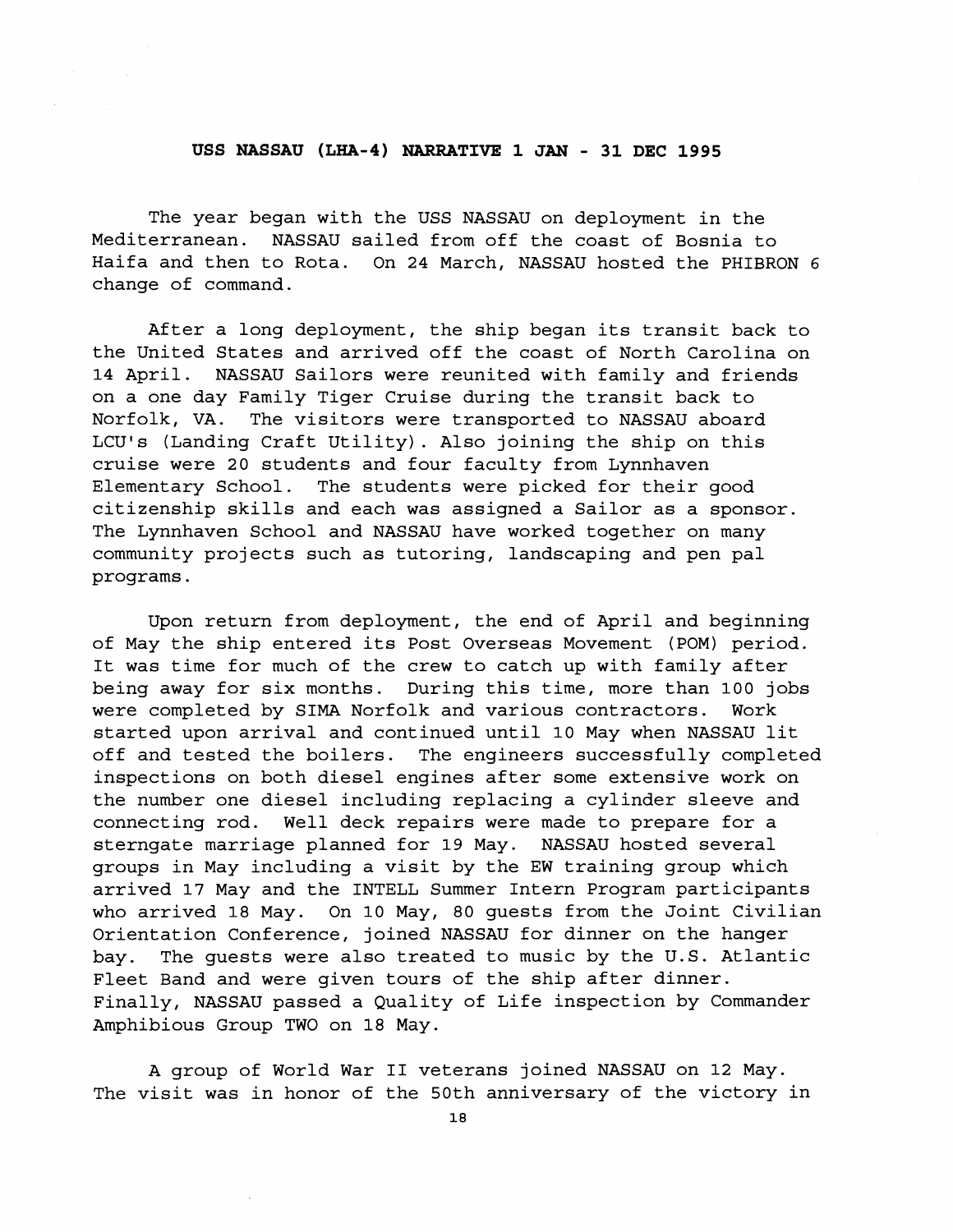Europe. Veterans, hosted by NASSAU crew members, commented on how much Navy life has improved over the years. Many were also impressed by the amount of technology used by the Navy today.

On 22 May, NASSAU got underway to participate in Fleet Week in New York City. As Sailors and Marines manned the rails, several other shipmates in colored flight deck jerseys formed a "Big Apple" on the bow. In doing so, NASSAU made a positive first impression in New York as it sailed in the Parade of Ships. New York City Mayor Rudolph Guiliani officially kicked off Fleet Week outside City Hall on 25 May. Many NASSAU Sailors stood in ranks and listened as the mayor thanked the military for all they do for the United States. NASSAU and seven other military ships were open for free tours throughout the six day period. Nearly 100 students from Van Antwerp Middle School visited the ship on 26 May. The students had been corresponding with crewmembers during the deployment. Each student received a ball cap and Fleet Week pin and in return, the students brought nearly 10,000 cookies for the crew. The ship also hosted a Broadway show in the hanger bay. Crewmembers received free tapes and CD's and enjoyed a performance of "Smokey Joe's Cafe". Emotional songs and humorous dialogue filled the ship and ended with a 30 minute musical revue by pop singer Ouriel. On 30 May, Jackie Mason provided more than 100 free tickets to the Broadway show "Politically Incorrect" and met with Sailors backstage after the show. In return, the ship presented Mason with a shadow box, ball cap and a large framed picture of the ship.

Fleet Week ended and NASSAU departed New York City, 31 May. The ship was steaming slowly off the coast of New Jersey to a refueling at sea rendezvous the next morning. That night, the valve assembly for the number two Dearating Feed Tank salinity cell blew out. Feedwater under pressure and at a temperature of more than 240 degrees poured out into the space and flashed to steam. Within a matter of minutes, the forward Main Machinery Room was enveloped in steam. What could have been a major mishap had been prevented by the outstanding response of the ship's Engineering personnel. Quality training paid off. As a result, there were no injuries or material casualties.

There were many visitors during the first half of June. On 9 June, in an exchange visit between the U.S. and Ukrain, a five member military delegation visited NASSAU for a tour, briefing and lunch. The delegation was led by the Commander of the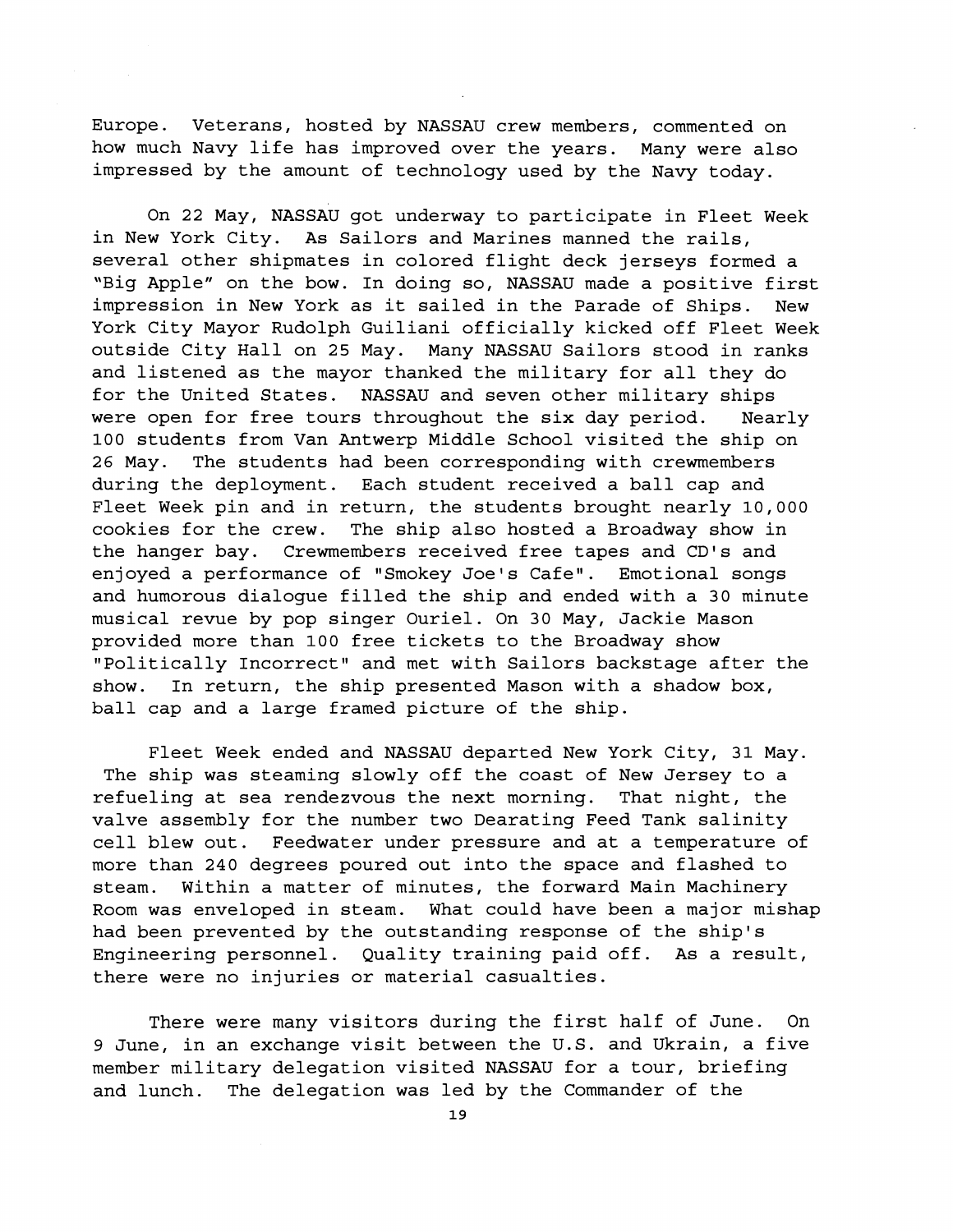Ukrainian Odessa Military District, Gen-Col. Shkidchenko. On 12 June, fifteen Boy Scouts from western Virginia and several NJROTC cadets from Northwestern High School embarked in NASSAU for a week underway. The two groups got tours of the ship, observed Harrier operations, gun operations and an underway replenishment. NASSAU'S Family Day Cruise took place on 16 June. The families once again rode LCUs to the ship and enjoyed a day at sea. Once back in port on 20 June, **RADM** Wirt R. Fladd, Commander Amphibious Group TWO, made his first official visit to the ship. In his address, he commented on the importance of enlisted personnel earning a warfare pin. He also congratulated the crew on its performance in New York City and said he looked forward to the same enthusiasm in future visits.

The ship got underway again at the end of the month for a trip to Halifax, Nova Scotia. A reception was held for Halifax guests on the flight deck on June 26. In attendance were Dartmouth Mayor McClousky; the Lt. Governor of Nova Scotia, John Kennley; and Halifax Base Commander, CAPT Rick Bowers. Guests commented on the wonderful treatment and superior etiquette of NASSAU crew members. In turn, U.S. Sailors were hosted by their Canadian counterparts. While in Halifax, the Chaplain, LCDR Timothy Lantz, organized a community relation project. In Halifax, a community was having trouble keeping deer out of a common garden; NASSAU offered to help. The ship and many local organizations donated supplies and time to the two-day project.

Preparations that began in August 1994 finally paid off on 29 June when CAPT Vanderberg announced that NASSAU won the Ney Award for food service excellence. The end of June marked a record number of donations to the Navy and Marine Corps Relief Society. Funds were raised by a hanger bay scrub, three bingo games, two LCU raffles and five other raffles. The ship brought in \$20,188 which was \$400 over the previous year.

July began with NASSAU underway to Boston's Harborfest celebration. For five days, crew members participated in sports, cooking contests and military displays. On 1 July, NASSAU played softball against a group of Vietnam veterans, and won. On 2 July, NASSAU did a repeat performance, defeating the Boston Police Department. The USS UNDERWOOD team was no match for NASSAU sportsmen; losing two games. On the same day, NASSAU successfully defended its 1994 "Best Navy Chowder" title against the USS UNDERWOOD. NASSAU showed up at Boston's annual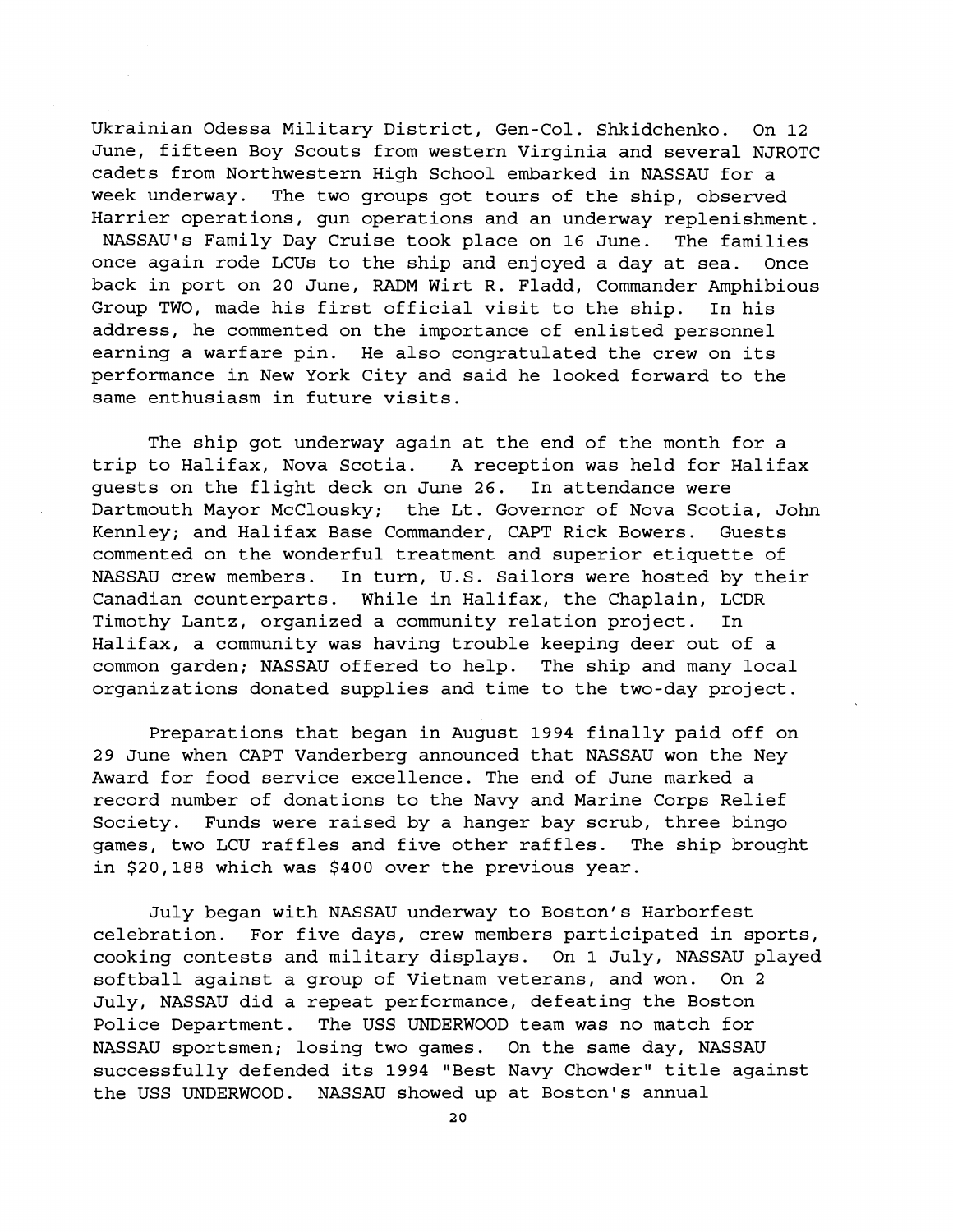Chowderfest and took away the silver chowder bowl for the second consecutive year. The next day was devoted to sport of all kinds including softball, volleyball, horseshoes and basketball. The ship also presented the colors at the beginning of a Red Sox game. That evening, NASSAU hosted a traditional Sunset Parade. The Middlesex County Volunteer Fife and Drum Corp was present to perform colonial American music. Then the aircraft elevator raised with two platoons of NASSAU honor guard comprised of Sailors and Marines. Even after the ceremony of retiring the colors, guests stayed and enjoyed themselves with food and drink provided by ship's cooks and food service attendants.

After a long deployment and a busy spring, NASSAU finally returned to Norfolk for some much needed shore time, interrupted only shortly for an ammunition off-load at anchor from July 24- 28. The command also was inspected by Commander Amphibious Group TWO from July 10-14. From 17-21 July and 29 July to 6 August, the ship prepared for a seventeen week SRA (Selected Restricted Availability) at Norfolk Naval Shipyard, in Portsmouth, VA.

The SRA began 7 August and continued through November 28. Major projects included installing SPS-48E radar, working on the boilers, modifying the Sewage Treatment Plant (STP) and refurbishing the flight deck. The flight deck resurfacing started 21 October in order to pass the Aviation Certification in December. The 02-level was also repainted. The SRA was completed on time at expected cost of about \$25 million.

On 20 October, a new commanding officer arrived. In a ceremony on the hanger bay, CAPT Vanderberg turned over command to CAPT Allan D. Wall. CAPT Wall graduated from the U.S. Naval Academy in 1971. CAPT Vanderberg said of him, "He is a pure 'Gator' having commanded the USS TORTUGA and was the Amphibious Warfare guru at the Surface Warfare Officer School in Newport prior to coming to NASSAU. [I] am pleased that NASSAU will be in good hands once I depart."

On 28 November, the SRA ended and Sea Trials began. The Sea Trials lasted four days and included a gun fire exercise with the five inch guns.

Another upkeep was scheduled in Norfolk from 2-31 December. A new SHF system was installed and the crew was able to take holiday leave. Starting on December 5, NASSAU began a series of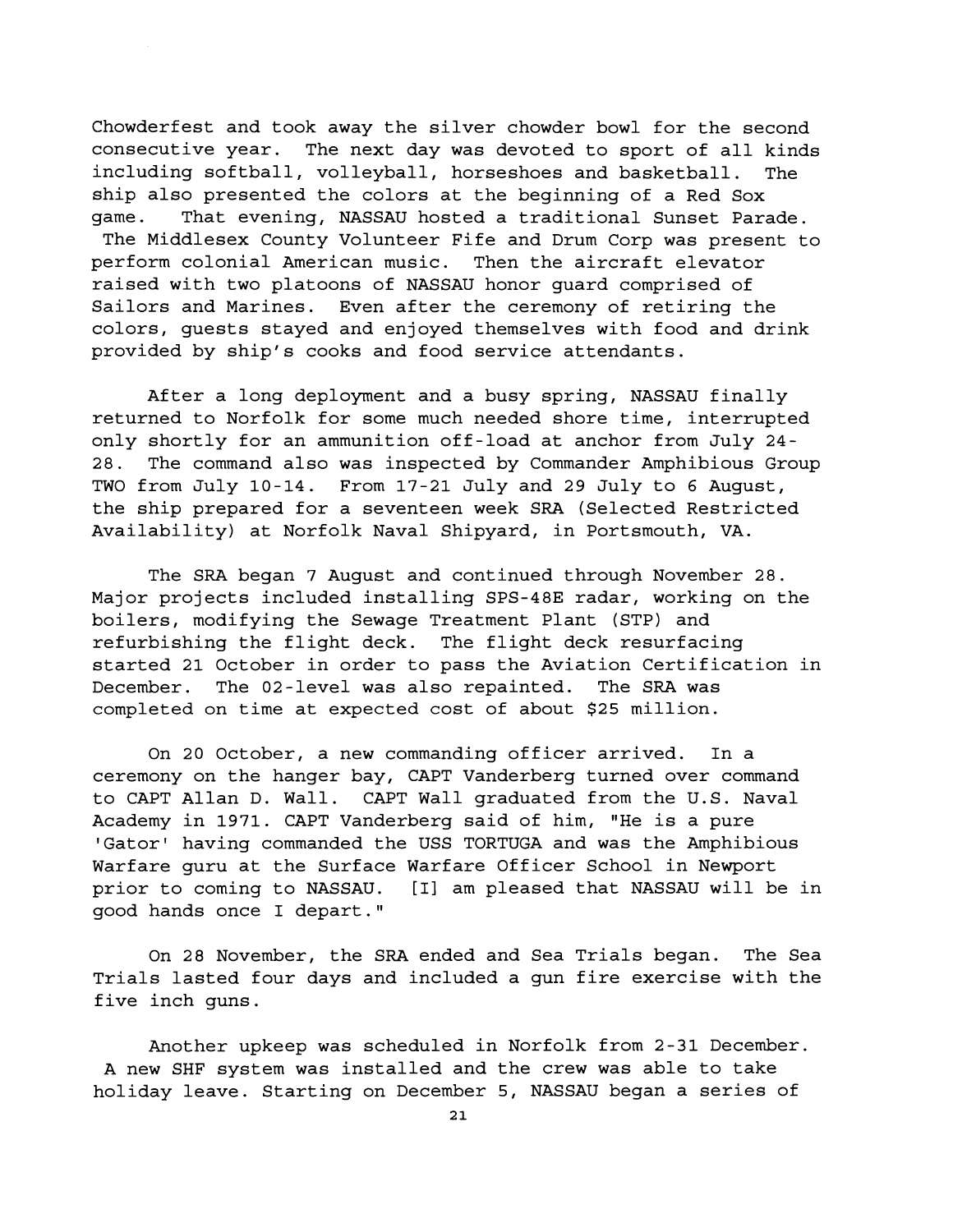security drills to better educate the crew on security alert procedures. The first one was quite a surprise since nobody except the CO, XO, CDO and the Chief Master at Arms knew it was a drill. A bomb threat was called in by the CDO and the crew flew into action. Each duty section was given several drills during the month. The Aviation certification was conducted on 12 December, preservation in the Well Deck began 19 December.

After the leave period, the ship was rested, trained and ready to begin a new year...1996.

## **CHRONOLOGY OF SIGNIFICANT EVENTS USS NASSAU JANUARY** - **DECEMBER 1995**

|       |    | JAN 1- APR 15 ON DEPLOYMENT. UNDERWAY IN ADRIATIC SEA OFF<br>THE COAST OF BOSNIA, HAIFA, ROTA, TRANSIT<br>BACK TO U.S. |
|-------|----|------------------------------------------------------------------------------------------------------------------------|
| MARCH |    | 24 HOST THE PHIBRON 6 CHANGE OF COMMAND                                                                                |
|       |    | APRIL 14-15 NASSAU RETURNS FROM DEPLOYMENT/NASSAU FAMILY<br>TIGER CRUISE/LYNNHAVEN SCHOOL VISIT                        |
|       |    | APR 16 - MAY 23 END DEPLOYMENT/MORE THAN 100 SIMA JOBS<br>COMPLETED LEAVE ENDS                                         |
| MAY   |    | 10 JCOC VISIT                                                                                                          |
|       |    | 12 WWII VETERANS VISIT                                                                                                 |
|       |    | 24-31 FLEET WEEK, NEW YORK                                                                                             |
|       |    | 25 BROADWAY SHOW ONBOARD USS NASSAU                                                                                    |
|       |    | 26 VAN ANTWERP MIDDLE SCHOOL VISIT                                                                                     |
|       |    | 30 FREE TICKETS, SHIPMATES MEET JACKIE MASON                                                                           |
|       | 31 | BLOWN VALVE ASSEMBLY CAUSES STEAM LEAK                                                                                 |
| JUNE  | 09 | UKRANIAN VISIT                                                                                                         |
|       |    | 12 BOYSCOUT/NJROTC VISIT                                                                                               |
|       |    | 16 FAMILY DAY CRUISE                                                                                                   |
|       | 20 | FIRST OFFICIAL VISIT OF RADM FLADD AND                                                                                 |
|       |    | PHIBGRU TWO                                                                                                            |

- 26 INPORT HALIFAX (RECEPTION ONBOARD, SAILORS HOSTED BY CANADIAN SAILORS, SAILORS HELP BUILD FENCE IN LOCAL AREA)
- 29 RECEIVED NEY AWARD FOR FOOD SERVICE EXCELLENCE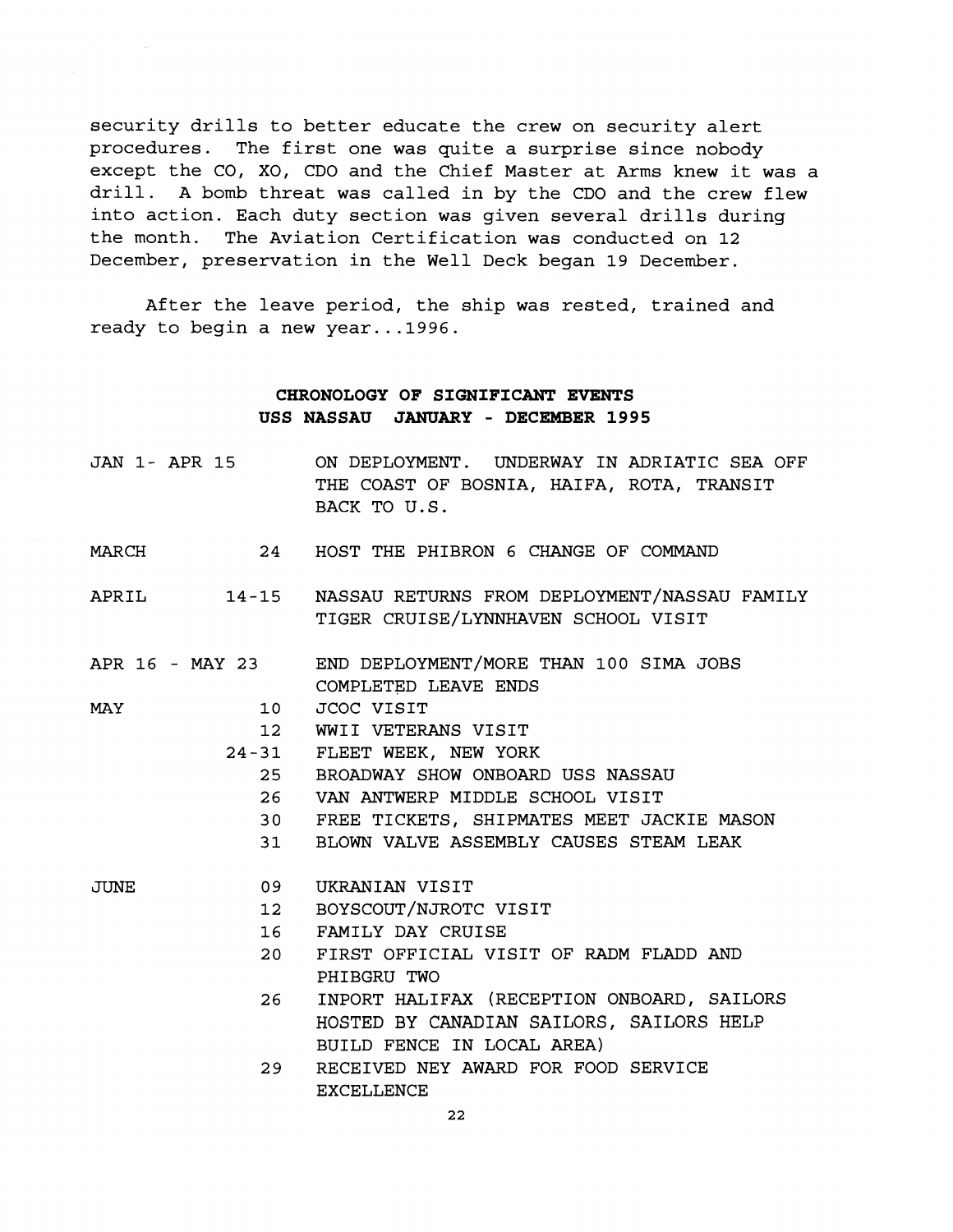- 29 RECORD NAVY MARINE CORPS RELIEF SOCIETY DONAT IONS
- JULY
- 01-05 INPORT BOSTON HARBOR FEST '95
	- 03 SUNSET PARADE
	- 06-07 ENROUTE NORVA
	- 10-14 COMMAND INSPECTION CPG2
	- 08-23 INPORT NORVA
	- 17-21 SRA PREPS
	- 24-28 AMMO OFFLOAD AT GOLF ANCHORAGE
- JULY 29-AUGUST 06 INPORT NORVA
- AUGUST 07-SEP 30 SRA NNSY (IMAv C)
- OCTOBER 01-NOV 19 SRA NNSY (IMAV C)
- OCTOBER 20 USS NASSAU CHANGE OF COMMAND
- NOVEMBER 12-18 INTELL OTC INSTALL 13-17 AAV TAV 20 DOCK TRIALS 27 FAST CRUISE 28 17 WEEK SRA COMPLETED
- NOVEMBER 28-DEC 1 SEA TRIALS
- 
- DECEMBER 02-31 UPKEEP NORVA
	- 05 SECURITY DRILLS BEGIN
	- 12 AVIATION CERTIFICATION
	- 13 BONE MARROW DONOR DRIVE
	- 15 STAND DOWN FOR LEAVE
	- 19 WELL DECK UPKEEP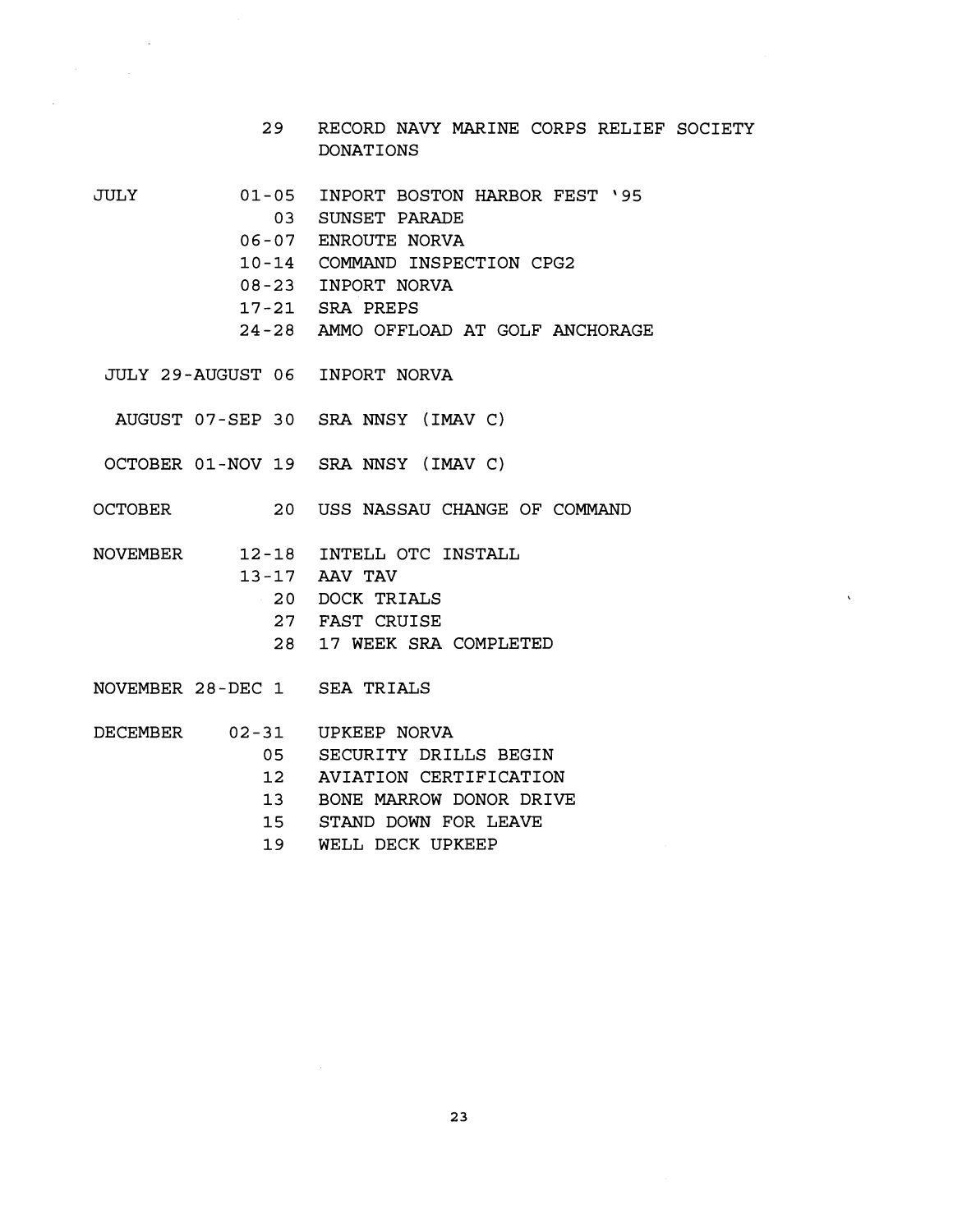# **THE FOLLOWING IS A STATISTICAL SUMMARY OF EVENTS ABOARD USS NASSAU (LHA 4) FOR CALENDAR YEAR 1995**

# of Connected Replenishments 11 (6 fuel, 5 stores) # of Well Deck operations (Evolutions) 27 # of Amphibious Assault landings 6

#### **ENGINEERING STATISTICS**

 $\sim$ 

| Hours steamed           | No. 1 Boiler - 400.4 Hours |
|-------------------------|----------------------------|
|                         | No. 2 Boiler - 230.2 Hours |
| Fuel consumed           | 6,789,888 Gallons          |
| Potable water distilled | 9,339,264 Gallons          |
| Feed water distilled    | 8,608,764 Gallons          |

#### **MEDICAL STATISTICS**

| 1354 |
|------|
| 257  |
| 593  |
| 4345 |
| 993  |
| 1376 |
| 5620 |
| 25   |
| 14   |
| 12   |
|      |

Total value of major medical equipment items: \$ 760,000.00 (approximate)

### **EQUIPMENT ITEMS INCLUDE:**

| $(1)$ X-ray rooms        | \$104,000.00   |
|--------------------------|----------------|
| (2) Anesthesia machines  | 60,000.00      |
| (3) Blood Cell Counter   | 14,000.00      |
| $(4)$ EKG machine        | 10,000.00      |
| (5) ProPak monitors (20) | $7,000.00$ ea. |

#### **AIR DEPARTMENT STATISTICS**

| Embarked Flight Hours Day/Night | 2555/945 |
|---------------------------------|----------|
| Fixed Wing Landings Day/Night   | 386/108  |
| Helo Landings Day/Night         | 2074/816 |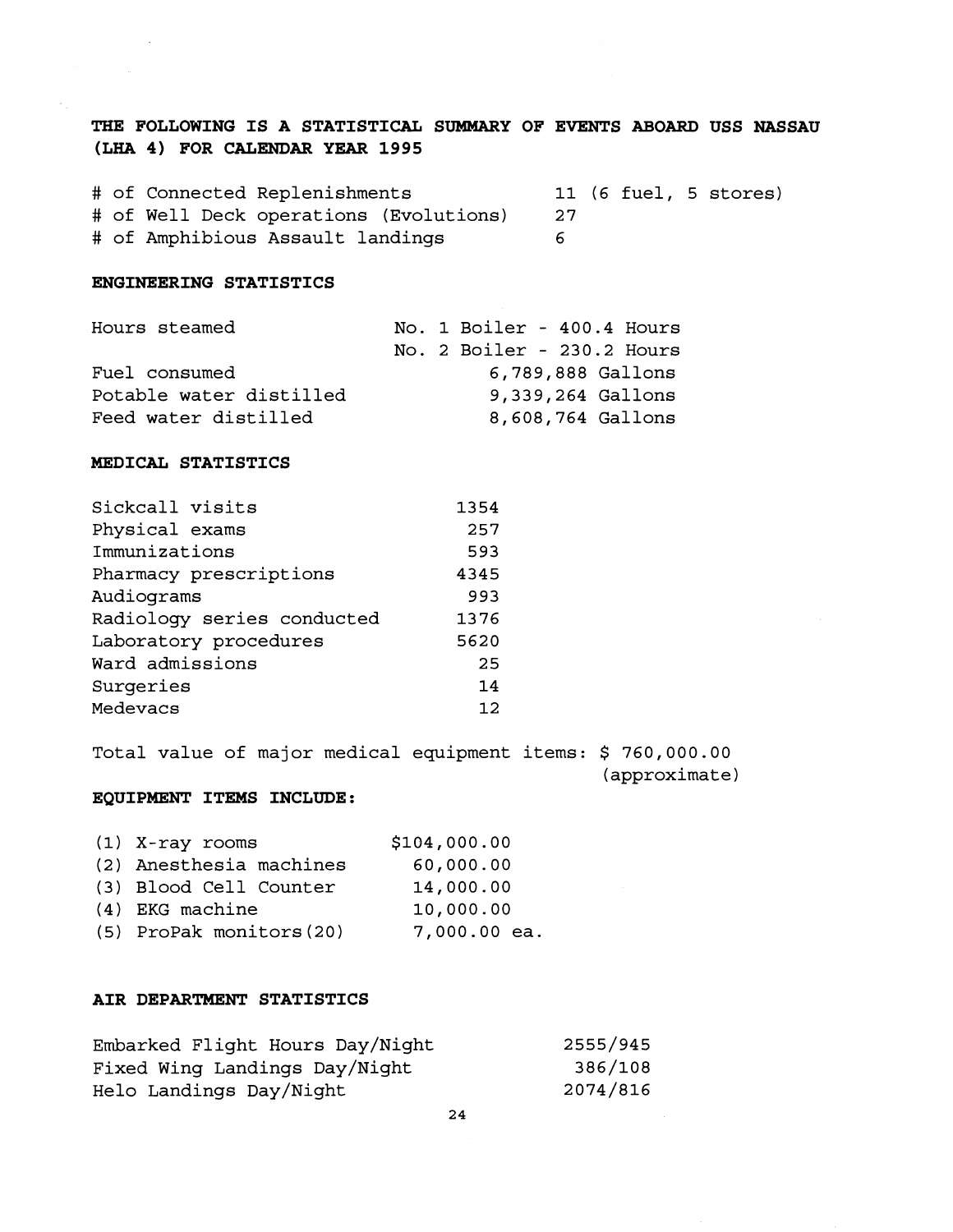Evolutions using NVG1s Aviation Fuel consumed

 $\sim 10^7$ 

885 809,274 Gallons

SUPPLY DEPARTMENT STATISTICS:

| <b>FOOD SERVICE:</b>        |               |
|-----------------------------|---------------|
| WARDROOM MEALS SERVED:      | 85,411        |
| WARDROOM FOOD COST:         | \$168,343     |
| EDF MEALS SERVED:           | 423,784       |
| FOOD CONSUMED:              | 1,940,335 LBS |
| EDF FOOD COST:              | \$2,067,430   |
| <b>DISBURSING:</b>          |               |
| # OF DISBURSING VOUCHERS:   | 2,402         |
| AMOUNT OF DISBURSEMENTS:    | \$5,502,179   |
| # OF COLLECTION VOUCHERS:   | 114           |
| AMOUNT OF COLLECTIONS:      | \$1,101,244   |
| TOTAL CHECKS ISSUED:        | \$5,753,516   |
| RETAIL OPERATIONS:          |               |
| SHIP'S STORE SALES (GROSS): | \$<br>463,307 |
| GROSS PROFITS.              | Ś<br>54.777   |

| GROSS PROFITS:     | S 54,777     |  |
|--------------------|--------------|--|
| LAUNDRY WASHED:    | 192,034 LBS  |  |
| CANS OF SODA SOLD: | 380,534 CANS |  |

## **STOCK** :

| # OF RECEIPTS:      | 19,346       |
|---------------------|--------------|
| # OF ISSUES:        | 13,754       |
| LINE ITEMS CARRIED: | 43,715       |
| INVENTORY COST:     | \$50,611,116 |
| FUNDS EXPENDED:     | \$9,419,407  |

## **POST OFFICE:**

|          | MAIL TOTALS BY MONTH OF 1995 |
|----------|------------------------------|
| JANUARY  | 27,600                       |
| FEBRUARY | 31,000                       |
| MARCH    | 46,000                       |
| APRIL    | 2,200                        |
| MAY      | 2,400                        |
| JUNE     | 2,200                        |
| JULY     | 2,500                        |
|          | 25                           |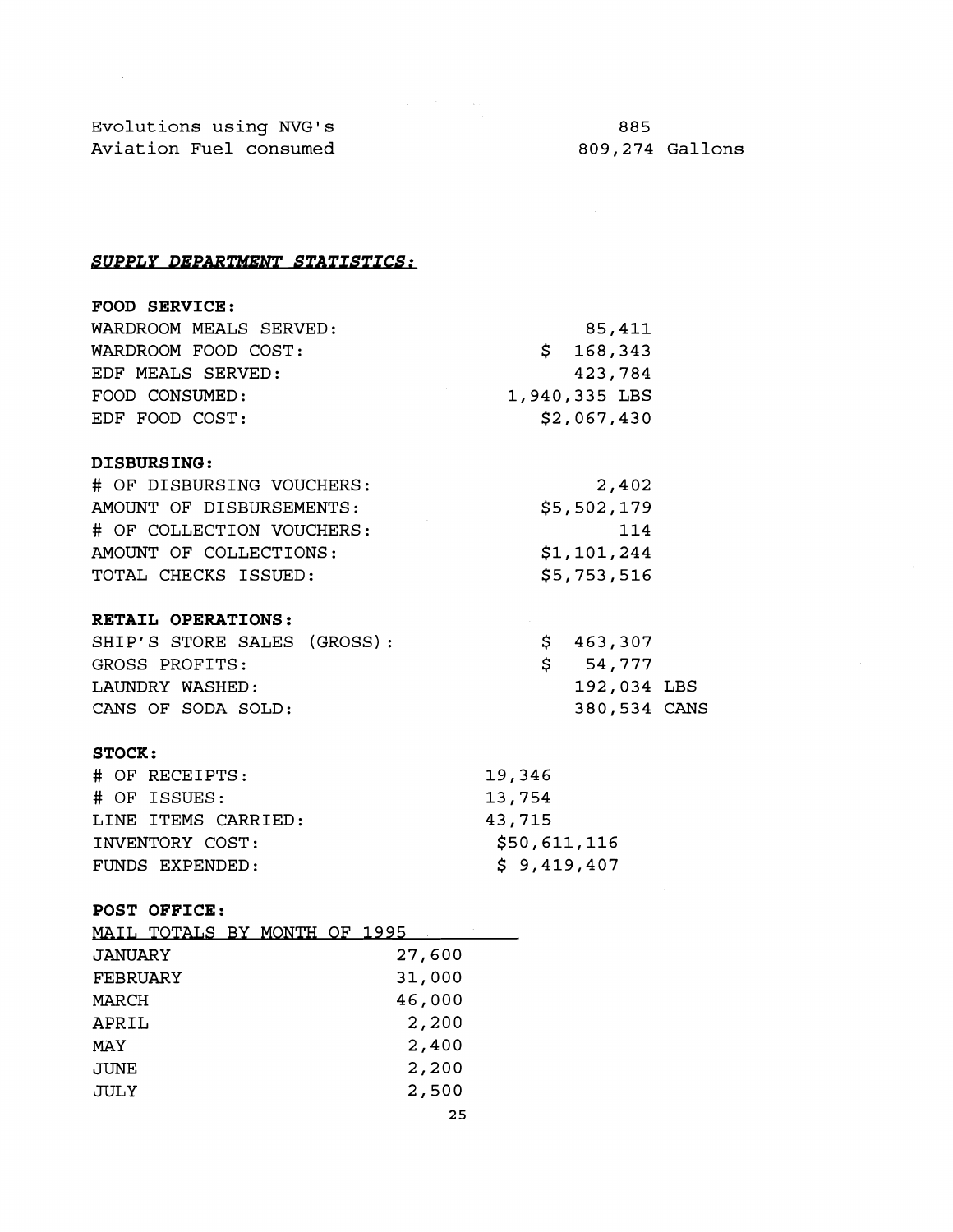| AUGUST          |         |             | 2,100 |                               |  |
|-----------------|---------|-------------|-------|-------------------------------|--|
| SEPTEMBER       |         | 3,000       |       |                               |  |
| <b>OCTOBER</b>  |         | 2,100       |       |                               |  |
| <b>NOVEMBER</b> |         |             | 3,000 |                               |  |
| <b>DECEMBER</b> |         |             | 4,200 |                               |  |
| TOTAL WT        | 129,300 |             |       |                               |  |
| MONEY ORDERS:   |         |             |       |                               |  |
| FIRST QTR       | SOLD    |             |       | 1247 @ \$123,716.60           |  |
|                 | CASHED  | 3           |       | @53,194.00                    |  |
| SECOND QTR      | SOLD    |             |       | 1659 @ \$230,818.94           |  |
|                 | CASHED  | 70.         |       | @\$56,356.24                  |  |
| THIRD QTR       | SOLD    |             |       | 356 @ \$ 36,019.72            |  |
|                 | CASHED  |             |       | $15 \circledcirc$ \$ 1,151.48 |  |
| FOURTH QTR      | SOLD    |             |       | 400 @ \$ 26,337.27            |  |
|                 | CASHED  | $2^{\circ}$ |       | @ \$<br>160.00                |  |
|                 | TOTAL   |             |       |                               |  |
|                 | SOLD    |             |       | 3,662 @ \$416,892.59          |  |
|                 | CASHED  |             |       | 126 @ \$ 10,864.72            |  |
|                 |         |             |       |                               |  |

### STAMPS SOLD:

 $\mathcal{F}^{\text{max}}_{\text{max}}$  and  $\mathcal{F}^{\text{max}}_{\text{max}}$ 

| FIRST OTR  | \$17,783.15 |
|------------|-------------|
| SECOND OTR | \$27,350.41 |
| THIRD OTR  | \$2,211.91  |
| FOURTH OTR | \$120.06    |
| TOTAL      | \$47,465.53 |

## **LEGAL STATISTICS**

 $\sim 10^{-11}$ 

| Admin Discharges             | 30  |
|------------------------------|-----|
| Summary Court Martials       | 9   |
| Special Court Martials       | 4   |
| General Court Martials       | Ω   |
| Wills                        | 100 |
| Power of Attorneys (General) | 802 |
| (Special)                    | 300 |
| Non-Judicial Punishments     | 77  |

## **SECURITY STATISTICS**

# of Incident/Complaint Reports(1CR) processed: **23**